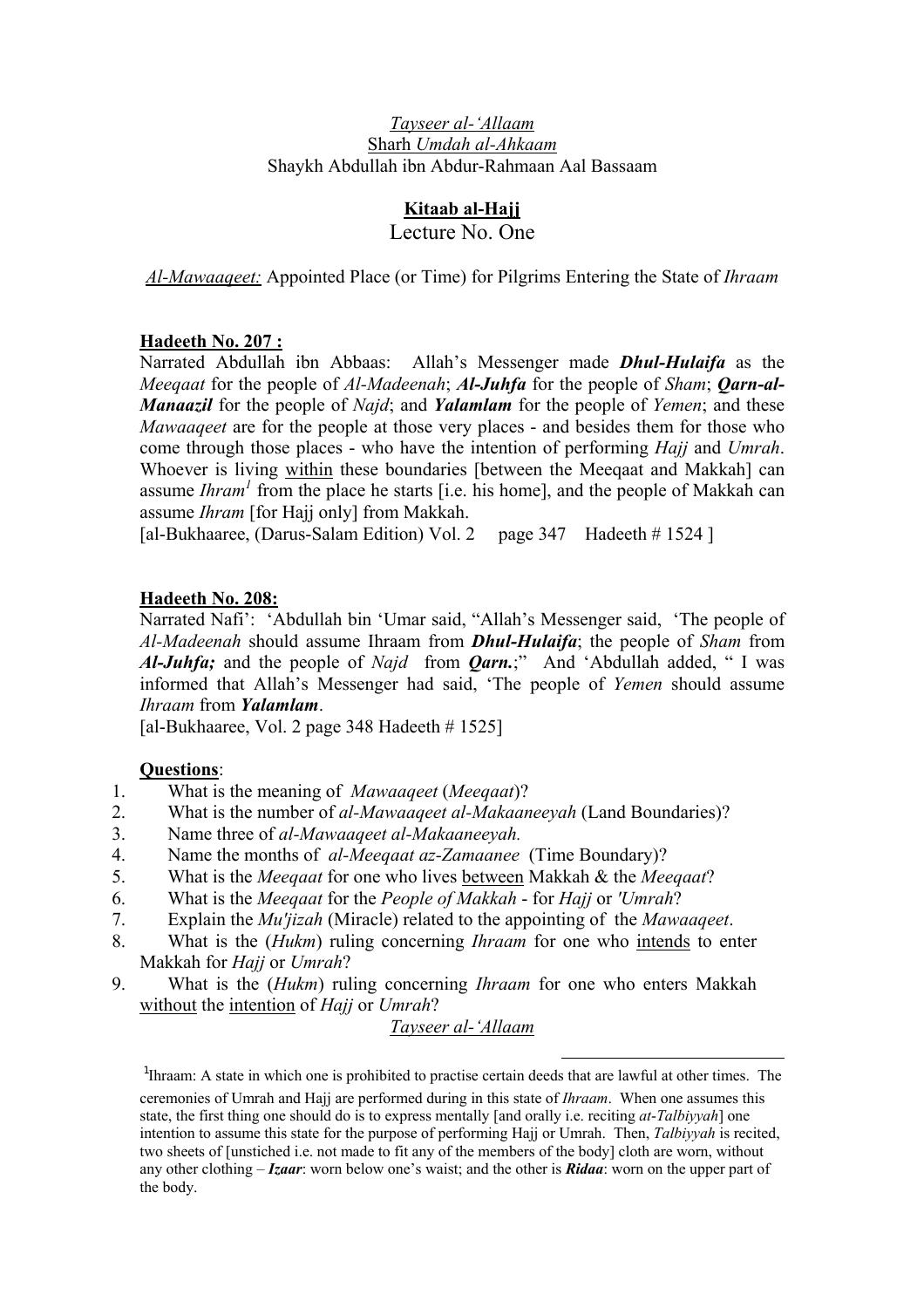Sharh *Umdah al-Ahkaam* Shaykh Abdullah ibn Abdur-Rahmaan Aal Bassaam

# **Kitaab al-Hajj**

## Lecture No. Two

*Maa Yalbasu-hu al-Muhrim min ath-Thiyaab*: The Clothing of the *Muhrim*

## **Hadeeth No. 209:**

Narrated Abdullah ibn Umar: A man asked, O Messenger of Allah! What kind of clothes should a Muhrim wear? The Messenger of Allah replied: *He should not wear a shirt, a turban, trousers, a headcloak or leather socks, except if he can find no slippers, he then may wear leather socks after cutting off what might cover the ankles. And he should not wear clothes which are scented with saffron or wars (two kinds of perfumes).* 

[al-Bukhaaree 2/355, No. 1542 Darus-Salam Edition]

### In Another Narration:

*…And a Muhrimah (a woman in the state of Ihraam) should not cover her face, and should not wear gloves.*  [al-Bukhaaree 3/55, No. 1838 Darus-Salam Edition]

## **Hadeeth No. 210:**

Narrated Ibn Abbass: The Prophet said: *Whoever cannot get an Izaar (waistgarment), can wear trousers, and whoever cannot wear sandals can wear Kuffs.* [al-Bukhaaree 7/383, No. 5804]

- 1. How did the Prophet answer the question of what the *Muhrim* is allowed to wear?
- 2. Mention some of the things prohibited for the person in *Ihraam* to wear.
- 3. What is the thing which is *absolutely prohibited* for the *Muhrim* related to clothing or otherwise?
- 4. What prohibition has been mentioned concerning women in the state of *Ihraam*?
- 5. What is meant by the expression *al-Baraa'ah al-Asleeyah*?
- 6. Explain the Principle :*It is not permissible to delay clarification of an issue beyond the time when it is needed.*
- 7. Mention something about the wisdom behind the wearing of *Ihraam*.
- 8. Is there any exception to the prohibition of wearing those things mentioned in these hadeeth? [Explain the related *Principle*]
- 9. Give an example from these hadeeth which shows the *ease* in the *Deen* of Allah.
- 10. Mention the two (2) opinions in the *Ikhtilaaf* concerning cutting *Kuffs* (which cover the ankle). [Which the correct opinion and why?]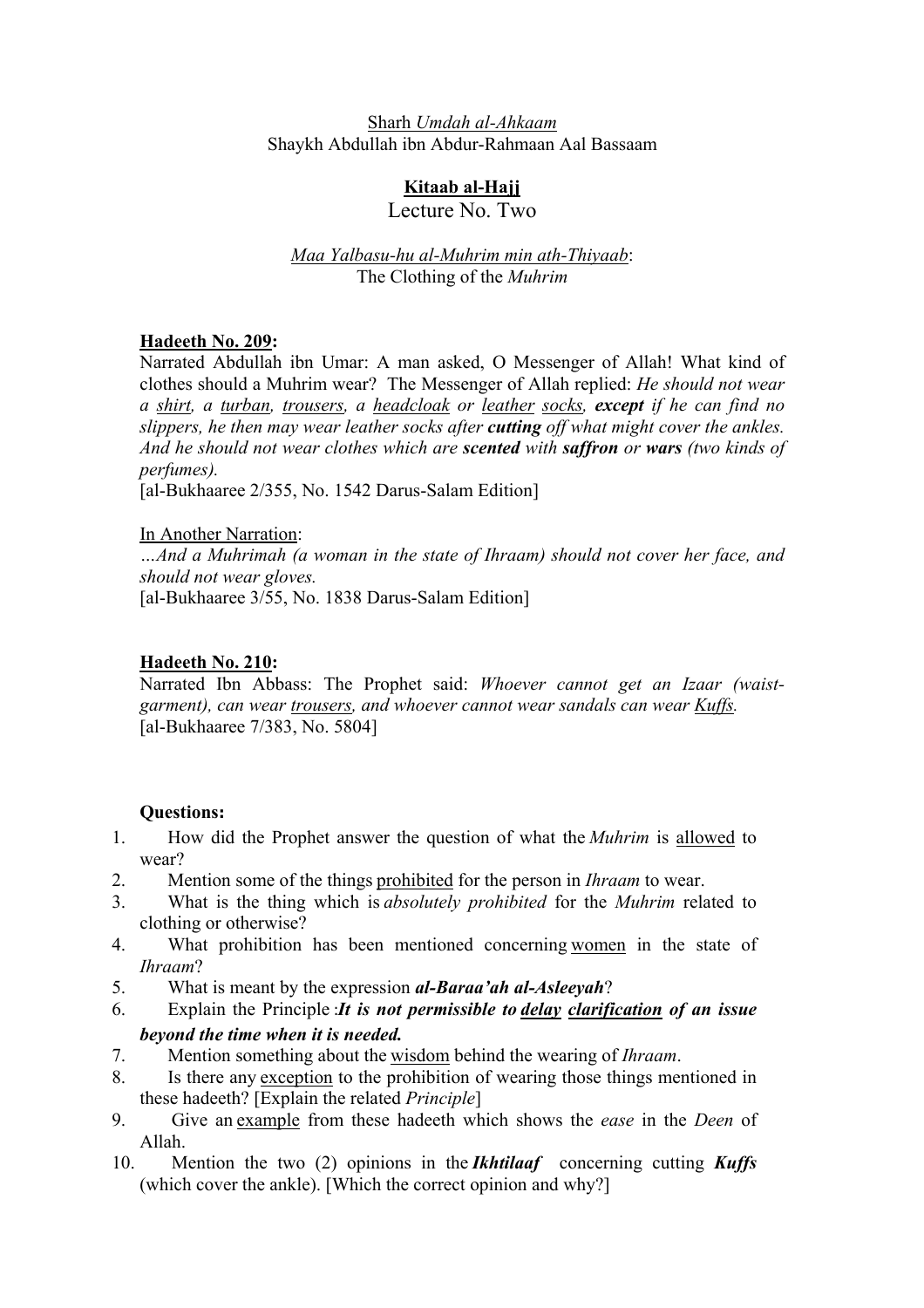## **Kitaab al-Hajj**

Lecture No. Three

## *at-Talbeeyah*

The Loud Pronouncement of Particular Expressions which are A *Symbol/Motto* of *Hajj* Indicating a Pilgrim's *Readiness to Serve and Obey Allah, In Response to His Invitation (to Hajj)*

## **Hadeeth No. 211:**

Narrated Abdullah ibn Umar: The *Talbeeyah* of Allah's Messenger was:

## *Labbaik-Allahumma Labbaika*

*I respond to Your Call O Allah, I am at You Service* 

## *Labbaika, laa Shareeka laka Labbaika*

*I respond to Your Call, You have no partner, I am obedient to Your Orders* 

## *Inna-l-Hamda wan-Ni'mata Laka wa-l-Mulk*

*All of the praises and blessings are for You, and the Sovereignty (Kingdom) (too)* 

## *Laa Shareeka Laka*

*You have no partners with You*  [al-Bukhaaree 2/359, no. 1549 Darus-Salam Edition; Muslim 2/583, no. 2667]

## $He<sup>2</sup>$  said that Abdullah ibn Umar made this addition to it: *Labbaika, Labbaika wa Sa'daika I respond to Your Call, Here I am at Your Service, Ready (by Your Help) to Obey You*

*wa-l-Khairu bi-Yadaika and all Good is in Your Hand* 

## *Labbaika, wa-r-Raghbaa'u ilaika wa-l-'Amal*

*Here I am at Your Service, unto You is the Petition, and Deeds (are also for You)*  [Muslim 2/583, no. 2667]

l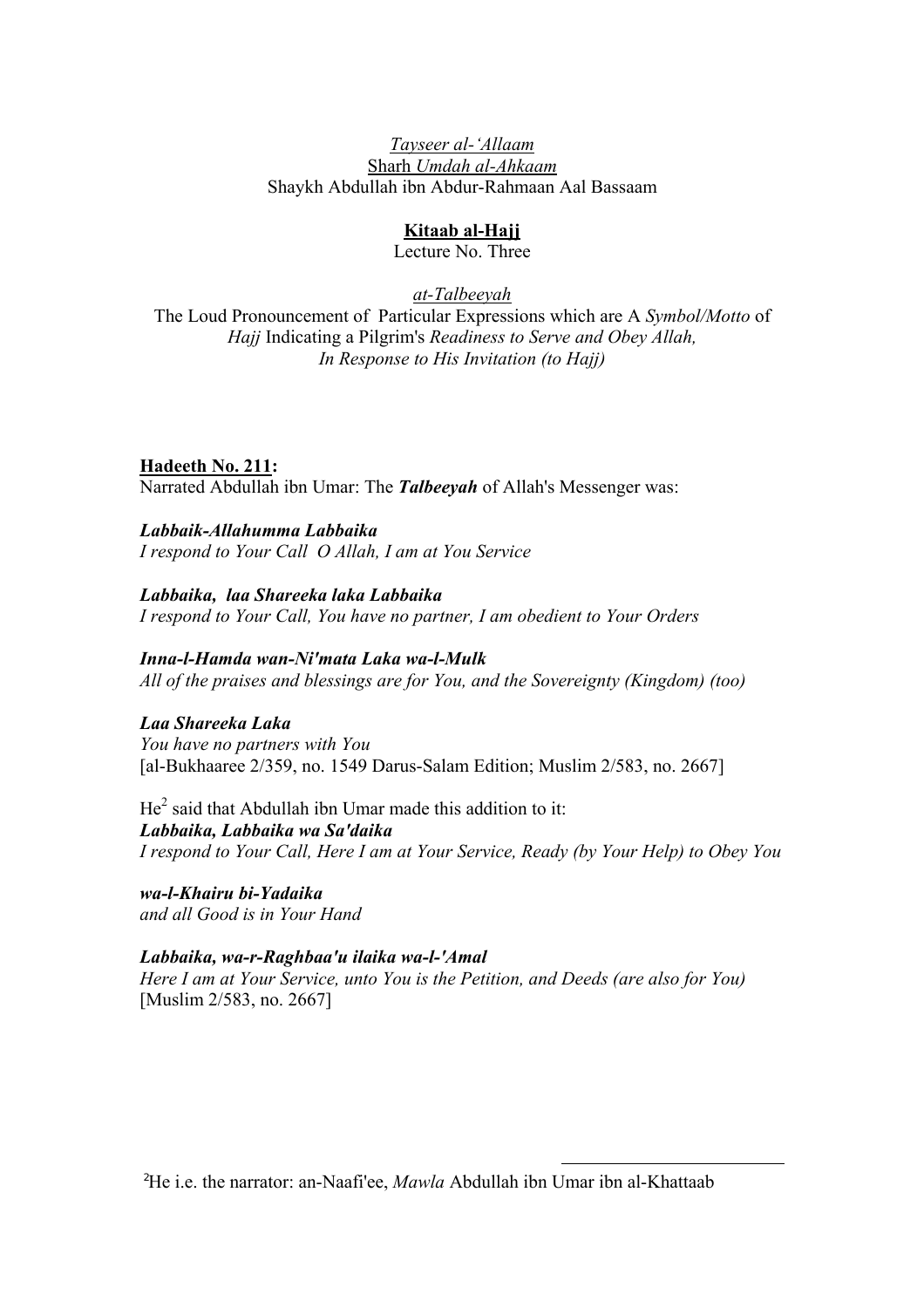*Safar al-Mar'atu bi-Doon Mahram* A Woman Traveling Without a Mahram

#### **Hadeeth No. 212**

Narrated Abu Hurairah: The Prophet said: *It is not permissible for a woman who believes in Allah and the Last Day to travel the distance one travels in a day and a night, except that she has with her Hurmah* (i.e. a *Mahram:* her husband or someone from her near male relatives whom she is permanently prohibited to marry).

[al-Bukhaaree 2/125, no. 1088; Muslim 2/676, no. 3106]

#### In Another Narration:

*…It is not permissible for a woman who believes in Allah and the Last Day to travel the distance one travels in a day, except that she has with her* a *Mahram*. [Muslim 2/676, no. 3105]

Other Narrations Include: …*a nights journey; …over a day and a night; …two days*  duration;…three days journey;…more than three days journey. [See: Muslim 2/675-676, no. 3096-3108]

- 1. What is the meaning of *at-Talbeeyah*?
- 2. What is the essence of the *meanings* contained in this Call.
- 3. Is it permissible to use words for the *Talbeeyah*, besides that transmitted from the Prophet?
- 4. The *Talbeeyah* is the *repeated Motto* of Hajj as the \_\_\_\_\_\_\_\_\_\_\_is the *repeated Motto* of Salat.
- 5. The *Talbeeyah* is repeated continuously until the stoning of *Jamratu-l-'Aqabah* (10<sup>th</sup>) Dhul-Hiijah).
- 6. What is the *Hukm* (ruling) concerning *at-Talbeeyah*? [Mention the *Ikhtilaaf* of the Scholars]
- 7. Explain the *Qaa'idah* (Principle): *al-Amru yaqtadee al-Wujoob*.
- 8. Mention two (2) important reasons why women are not allowed to travel without a *Mahram*.
- 9. Mention some of those who may be considered as *Mahram* for a women.
- 10. What are the three categories of relationships recognized by Islam?
- 11. What is the legislated time period in which a woman is *prohibited* from travel without a *Mahram*?
- 12. What is the *Hukm* (ruling) of Hajj in the following situations:
- (One) A wealthy woman who does not have a *Mahram*.
- (Two) An unattractive, elderly woman, who has no hope of marriage and does not have a *Mahram*.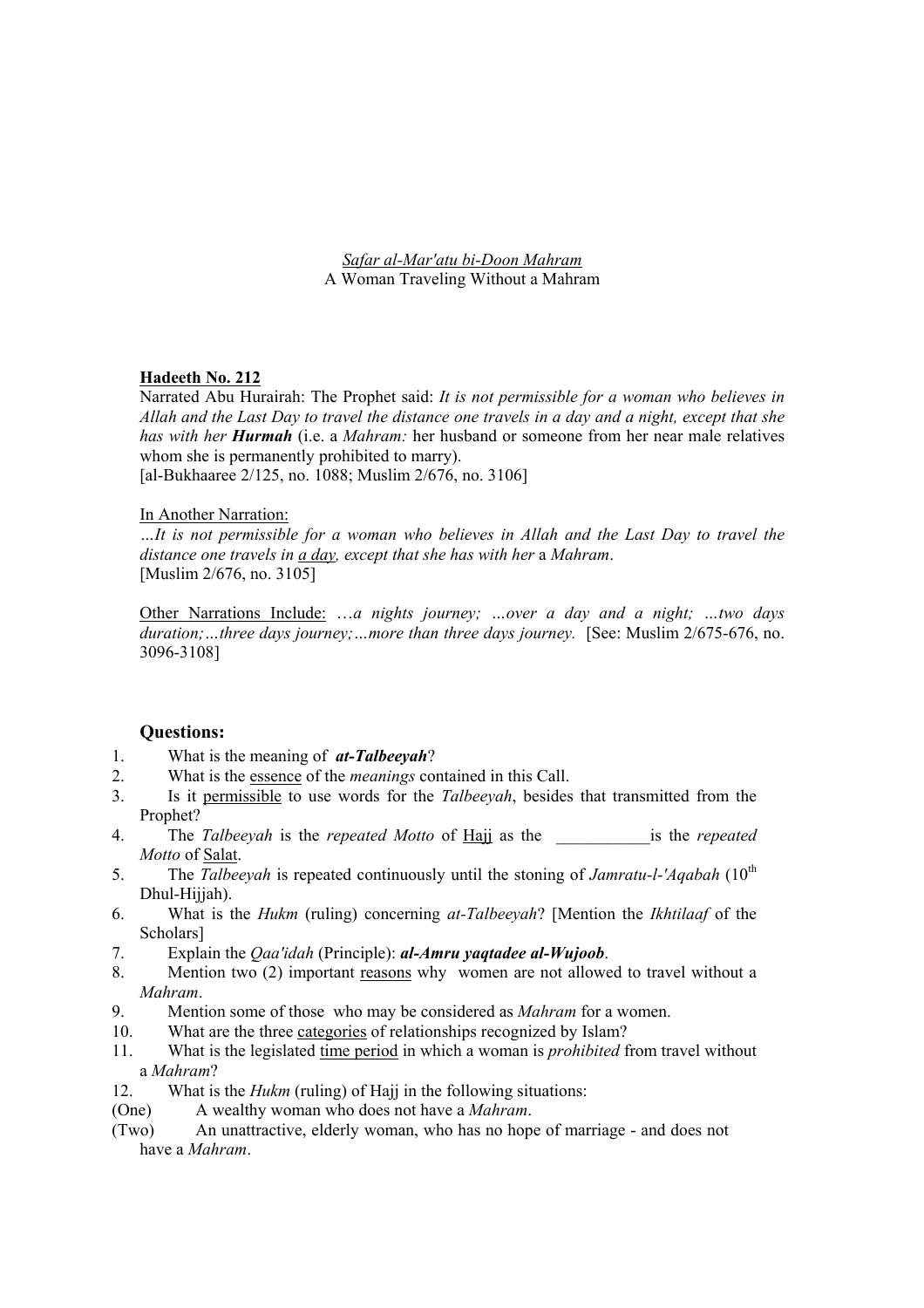(Three) A woman - without a *Mahram* - who goes with a *Rifqah Ameenah* (safe traveling party) or a *Imra'ah Muslimah Thiqat* (trustworthy Muslim woman).

> *Tayseer al-'Allaam* Sharh *Umdah al-Ahkaam* Shaykh Abdullah ibn Abdur-Rahmaan Aal Bassaam

#### **Kitaab al-Hajj**

Lecture No. Four

*al-Fidyah* Compensation (from omission, defect or mistake in a religious act)

#### **Hadeeth No. 213:**

Narrated Abdullah ibn Ma'qil: I sat with Ka'b ibn 'Ujrah and asked him about the Fidyah. He replied, This revelation<sup>3</sup> was revealed concerning my case especially, but it is also for you in general. I was brought before the Messenger of Allah and the **lice** was falling in great numbers on my face. The Prophet said: I have never thought that your ailment (or struggle) has reached to such an extent as I see. Can you afford a *sheep*? I replied in the negative. He then said: Observe *Sawm* (fasts) for *three days*, or *feed six poor persons* each with *one-half a Saa of food<sup>4</sup>* [and this is the compensation for getting your head shaved].

[al-Bukhaaree 3/42, No. 1816; Muslim]

#### In Another Narration:

Narrated Abdur-Rahman ibn Abu Laila reporting the speech of Ka'b ibn 'Ujrah: Allah's Messenger saw him (i.e. Ka'b) while the *lice* were falling on his face. He asked (him): Have your lice troubled you? He replied in the affirmative. So, he (the Prophet) *ordered him to get his head shaved* while he was at *al-Hudaibiyyah*. At that time they were not permitted to finish their *Ihraam*, and were still hoping to enter Makkah. *So, Allah revealed the verses of al-Fidyah*. Allah's Messenger ordered him to *feed* six poor persons with one *Faraq*<sup>5</sup> of food or to slaughter one sheep (as a sacrifice) or to observe Sawm (fast) for three days. [al-Bukhaaree 3/43, No. 1817]

#### **Questions:**

1. Define the following: *al-Fidyah – Faraq.*

3 …*And whosoever of you is ill or has an ailment in his scalp (necessitating shaving), he must pay a Fidyah (ranson, compensation) of either observing Sawm [three days], or giving Sadaqah [feeding six poor people], or offering a sacrifice [one sheep]…* Al-Baqarah 2:196

l

<sup>4</sup>Saa. One Saa = approximately three kilograms; i.e. for each person 1 &  $\frac{1}{2}$  kilos.

<sup>5</sup> Faraq. One faraq = three *Saa*, or approximately nine kilograms; i.e. 1 &  $\frac{1}{2}$  Kilos for each of the six poor people.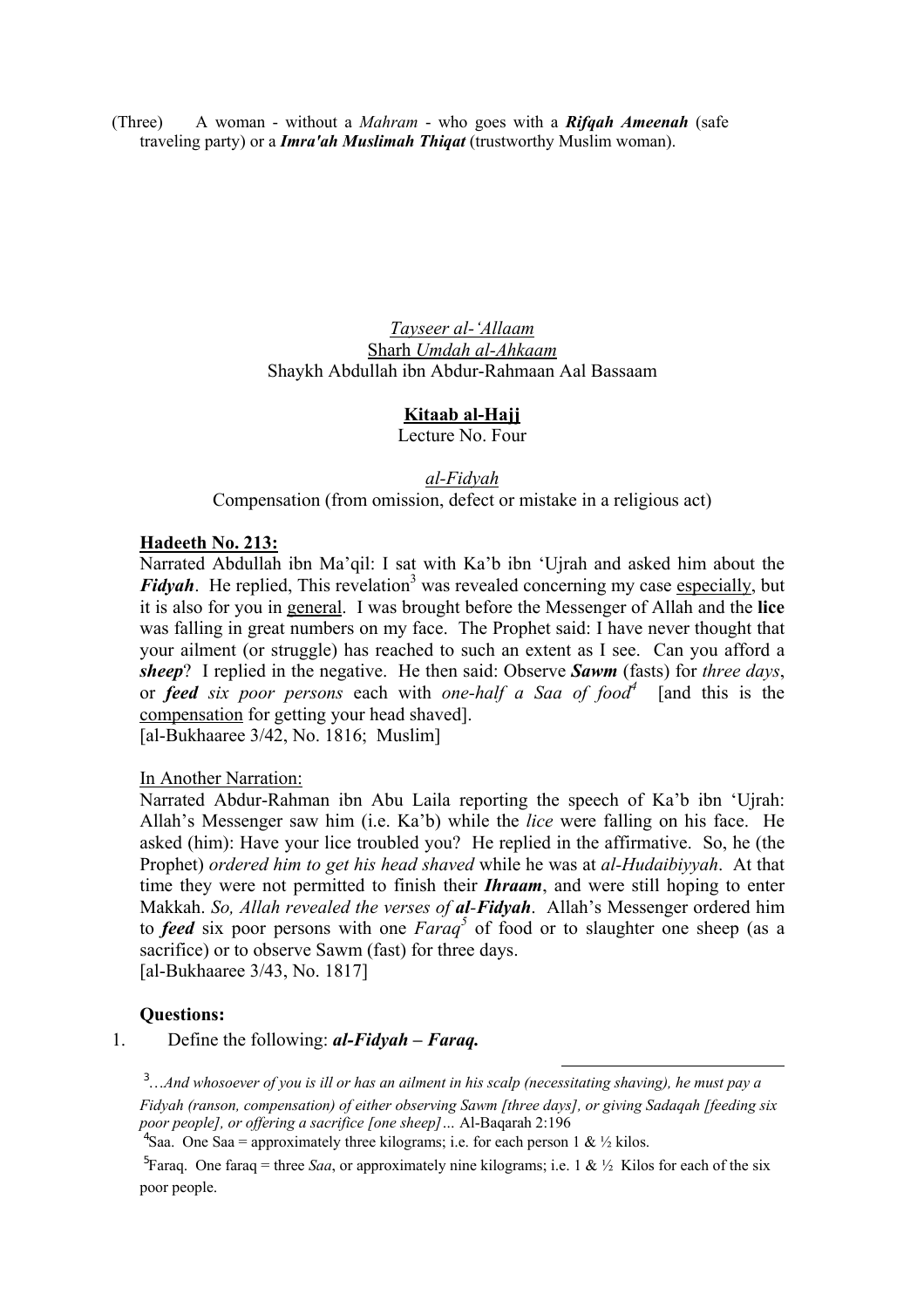- *2.* Explain the words of Ka'b ibn 'Ujrah: *This revelation was revealed concerning my case especially, but it is also for you in general*.
- *3.* Mention the rule in *Usool al-Fiqh* which relates to the statement of Ka'b ibn Ujrah
- *4.* What is the *Fidyah* for someone who violates the rules of *Ihraam* as Ka'b did?
- *5.* Is there a choice between the 3 ways (types) of *al-Fidyah.* [Discuss the *Ikhtilaaf*]
- *6.* Mention some of the things for which the scholars required *Fidyah* [by *Qiyaas*].
- *7.* Give an example of how *The Sunnah explains/clarifies the Qur'an.*

### *Tayseer al-'Allaam* Sharh *Umdah al-Ahkaam*

Shaykh Abdullah ibn Abdur-Rahmaan Aal Bassaam

## **Kitaab al-Hajj**

Lecture No. Four (cont'd)

### *Hurmatu (Sacredness of) Makkah*

### **Hadeeth No. 214:**

Narrated Sa'eed ibn Abu Sa'eed al-Maqburee: Abu Shuraih al-'Adawee said that he had said to Amr ibn Sa'eed when he was sending troops to Makkah (to fight Abdullah ibn az-Zubair), 'O Chief! Allow me to tell you what Allah's Messenger said on the day following the conquest of Makkah. My *ears* heard that and my *heart* understood it thoroughly and I saw with my own *eyes* the Prophet when he, after glorifying and praising Allah, said: Allah, not the people, made Makkah a *sanctuary*, so anybody who has belief in Allah and the Last Day should neither shed blood in it, nor should he cut down its trees. If anybody tells (argues) that fighting in it is permissible on the basis that Allah's Messenger did fight in Makkah, say to him: *Allah allowed His Messenger and did not allow you*. The Prophet added: Allah allowed me only for a few hours on that day (of the Conquest) and today its *sanctity* is valid as it was before. So, those who are present should inform those who are absent (concerning) this fact. Abu Shuraih was asked, What did Amr reply? He said: (Amr said): O Abu Shuraih! I know better than you in this respect. Makkah does not give protection to a sinner, a murderer or a theif. [al-Bukhaaree 3/52, No. 1832; Muslim]

### **Questions:**

See: Lecture No. 5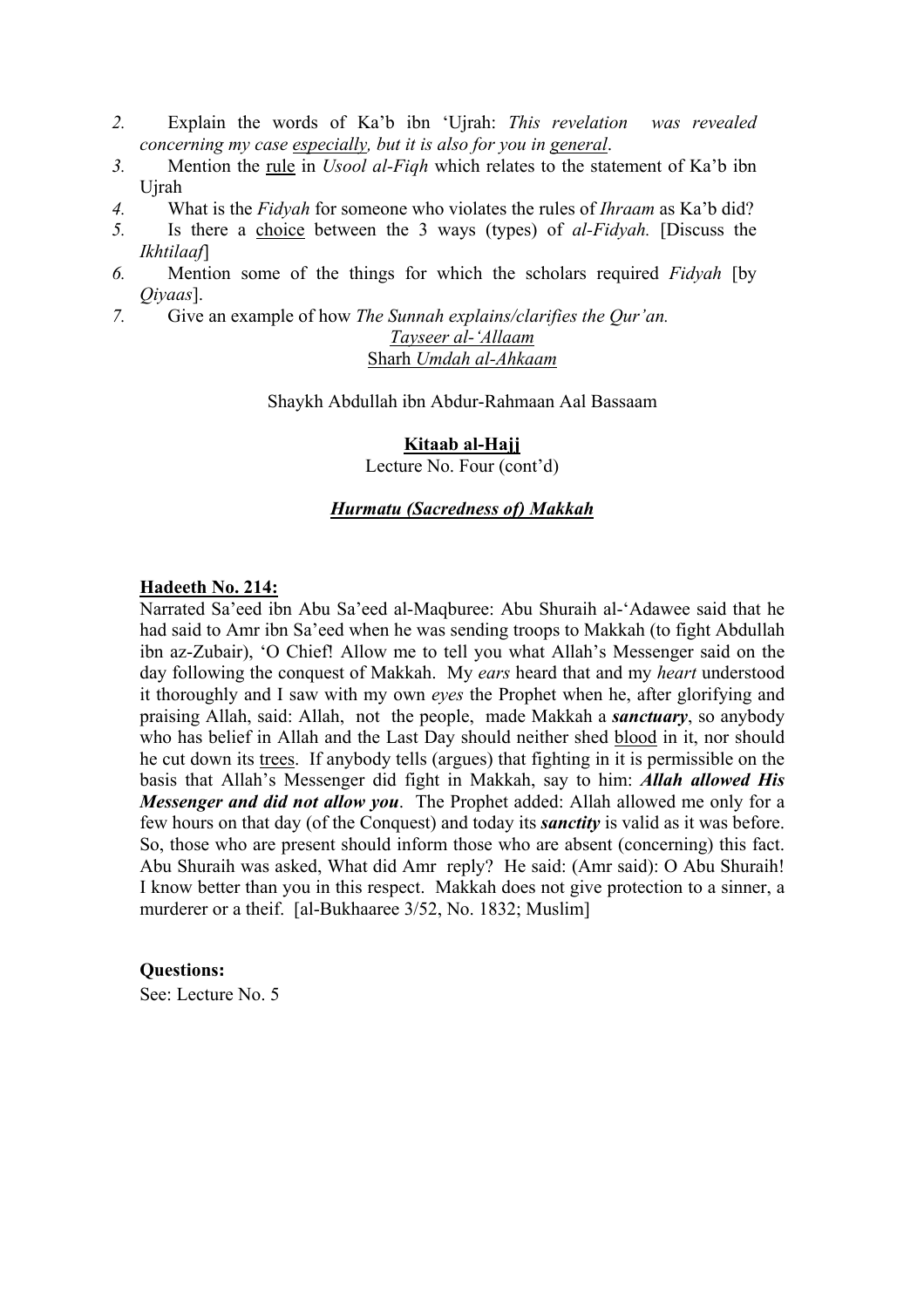# **Kitaab al-Hajj**

Lecture No. Five

# *Hurmatu (Sacredness of) Makkah* (cont'd)

## **Hadeeth No. 215:**

Narrated Ibn Abbaas: On the day of the Conquest of Makkah, the Prophet said :*There is no more emigration (from Makkah) but [what remains is* [*Jihaad (Fighting for the Cause of Allah) and Niyyah (Sincere Intentions); and whenever you are called for Jihaad, you should go immediately. No doubt, Allah has made this place (Makkah) a sanctuary since the creation of the heavens and the earth, and it will remain a sanctuary till the Day of Resurrection, since Allah (Himself) has ordained its sanctity.* 

*Fighting was not permissible in it for anyone before me, and even for me it was allowed only for a portion of a day. So, it is a sanctuary with Allah's sanctity till the Day of Resurrection. Its Shawk* (*thorns) should not be uprooted and its Said (game) should not be chased; and its Luqtah (fallen things) should not be picked up except by one who would announce that publicly, and its Khalaa (vegetation, grass etc.) should not be cut.* Al-Abbaas said: O Allah's Messenger! Except *al-Idh-khir* (a kind of grass) for it is used *li-Qaini-him* (by their blacksmiths) and *li-Buyooti-him* (for their domestic purposes, in their homes). So the Prophet said: *Except al-Idh-khir.*  [al-Bukhaaree, (Darus-Salam Edition) Vol. 3, page 53 Hadeeth # 1834]

- **1.** Who made Makkah a *Haram (sanctuary)*, and when?
- **2.** Mention some of the things prohibited in Makkah.
- **3.** Why was *al-Idh-khir* exempted from the things prohibited in Makkah?
- **4.** How can we answer those who allow fighting in Makkah citing the Conquest of Makkah by the Prophet?
- **5.** Explain: *Qubool Khabar al-Waahid.*
- **6.** What is the *Hukm* (Ruling) concerning *al-Hijrah* from non-Muslim lands?
- **7.** Why and when was the *Hijrah* (Migration) from Makkah discontinued?
- **8.** Explain the Prophet's statement: *There is no more Hijrah (emigration) (from Makkah) but [what remains is] Jihaad and Niyyah…*
- **9.** Discuss the *Ikh-tilaf* (difference)concerning *cutting of trees planted by people*.
- **10.** Discuss the *Ikh-tilaf* (difference) concerning killing a murderer for example - who fled to Makkah for protection.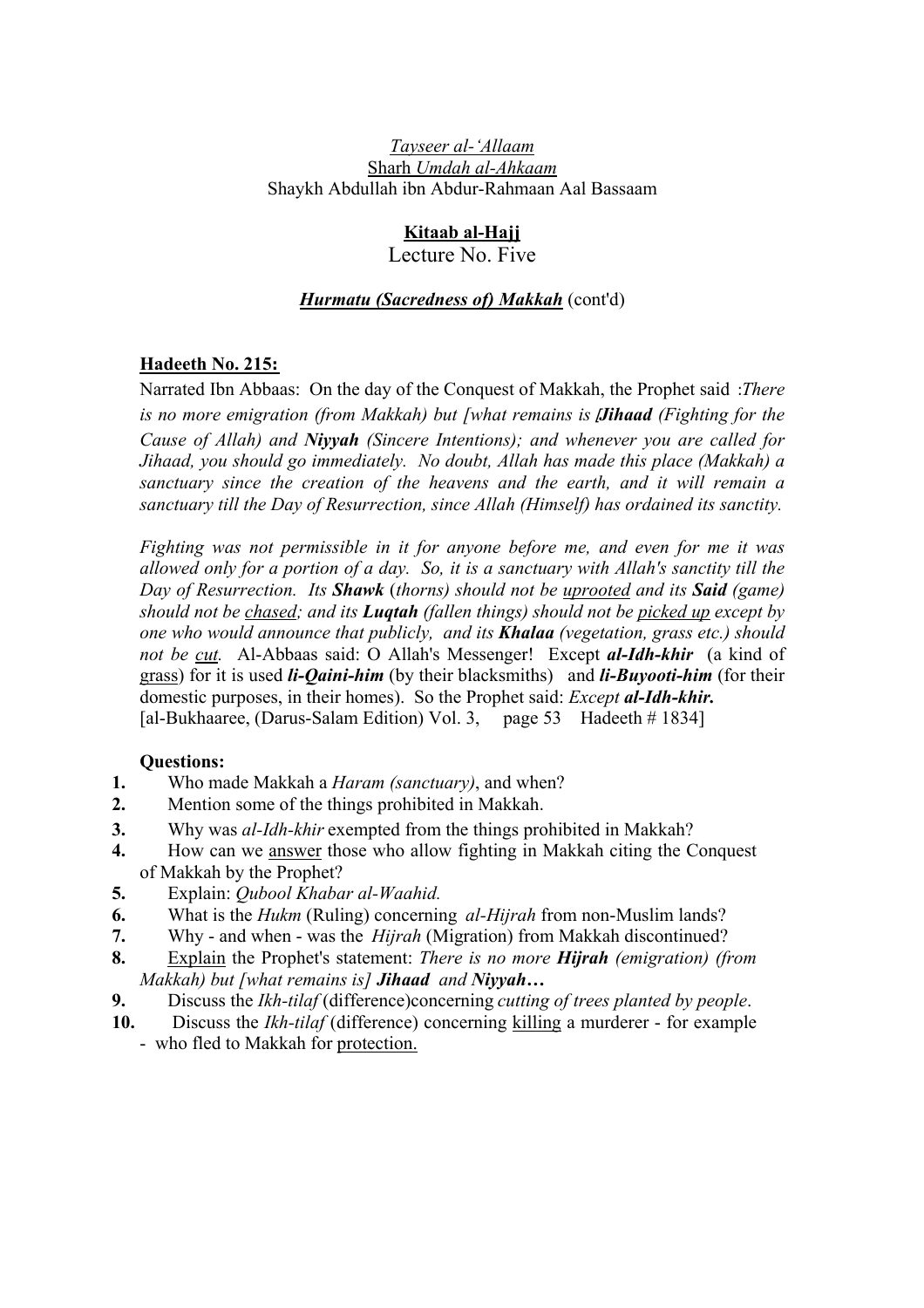# **Kitaab al-Hajj**

Lecture No. Six

### *Ma Yajoozu Qatluhu***: That Which is Permissible to be Killed Hadeeth No. 216:**

Narrated Aa'ishah: Allah's Messenger said: *Five kinds of animals are Faasiq (harmful) and could be killed in the Haram (within the boundaries of the sacred area around Makkah). These are: al-ghuraab (crow), al-hida'u (kite), al-'aqrabu (scorpion), al-fa'ratu (mouse) and al-kalbu al'aqooru (rabid dog).* [al-Bukhaaree, (Darus-Salam Edition) Vol. 3, page 50, Hadeeth  $\#$  1829]

## In the Narration of Muslim:

*Five harmful animals may be killed in al-Hilli (outside the sacred area) and al-Harami (inside the Sacred Area).* [Muslim No. 1198]

## *Dukhool Makkah* **– Entering Makkah**

## **Hadeeth No. 217**:

Narrated Anas ibn Maalik: Allah's Messenger entered Makkah in the year of its conquest wearing *al-Migfaru* (an Arabian helmet) on his head, and when the Prophet took it off, a person came and said, Ibn Khatal is holding the covering of the Ka'bah (taking refuge in the Ka'bah). The Prophet said: *Kill him.* [al-Bukhaaree 3/59, No. 1846]

## In another Narration:

…Malik, a sub-narrator said: *On that day the Prophet was not in a state of Ihram - as it appeared to us, and Allah Knows Better.* [al-Bukhaaree 5/353, No. 4286]

## **Hadeeth No. 218**:

Narrated Ibn Umar: Allah's Messenger entered Makkah from Kadaa from *ath-Thaneeyah al-Ulyaa (Upper Mountain Passageway) which is at al-Bat-haa' and went out (of Makkah) from ath-Thaneeyah as-Suflaa (Lower Mountain Passageway).* [al-Bukhaaree 2/374, No. 1576]

## *Dukhool al-Ka'bah:* **Entering the Ka'bah**

## **Hadeeth No. 219**:

Narrated Saalim that his father said: Allah's Messenger, Usaamah ibn Zaid, Bilaal and Uthmaan ibn Talhah entered the Ka'bah and then closed the door. When they opened the door I was the first person to enter (the Ka'bah). I met Bilaal and asked him, Did Allah's Messenger offer *Salat* (prayer) inside (the Ka'bah)? Bilaal replied in the affirmative and said: (The Prophet offered *Salat*) in between the two right pillars. [al-Bukhaaree 2\386, No. 1598]

## **Questions:**

**1.** Explain the exception to the *prohibition* of killing in the *Sacred* area of Makkah?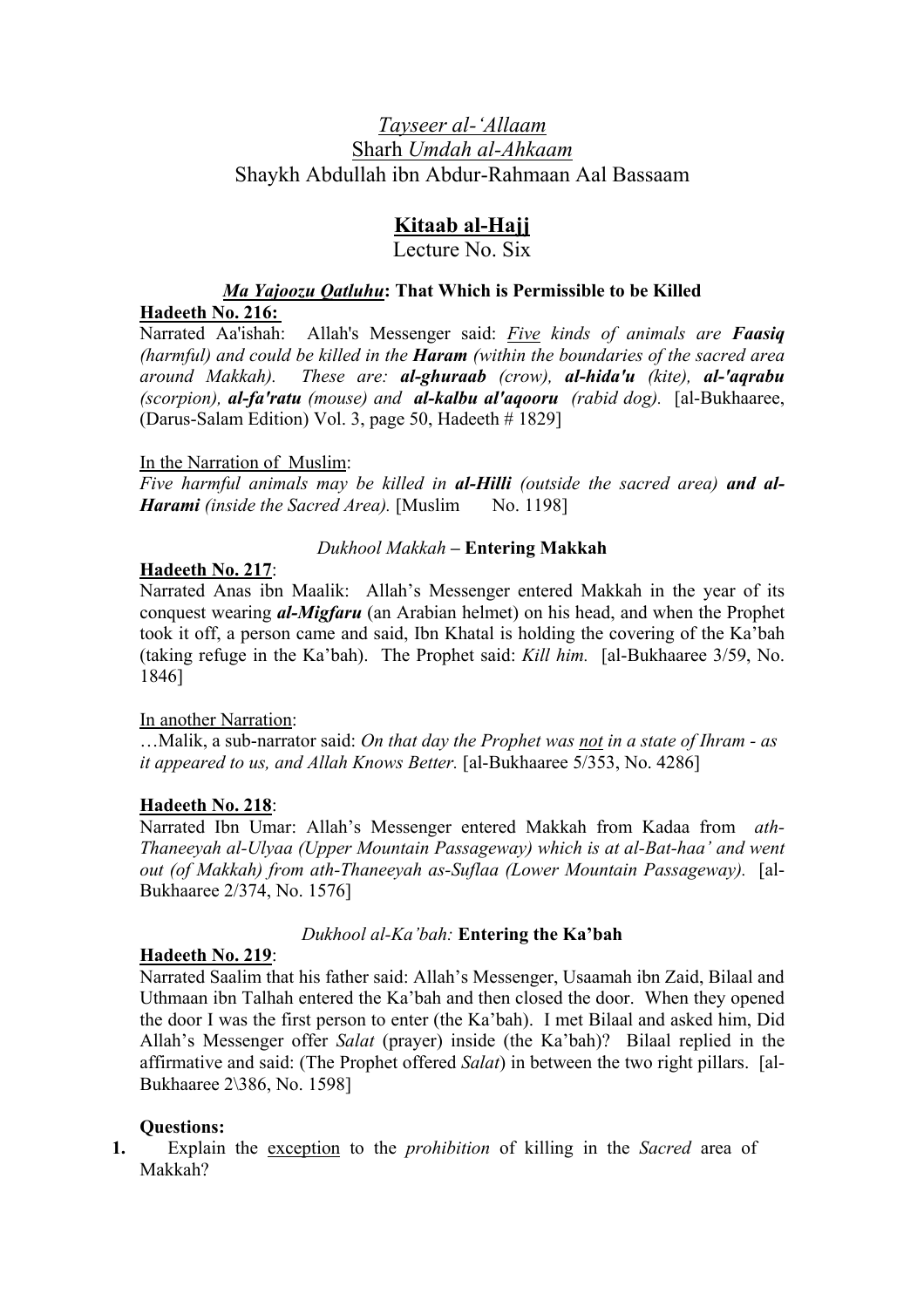- **2.** Mention some of the animals *permissible* to kill in the *Haram*, and why?
- **3.** Discuss the *Ikh-tilaf* concerning whether the permission to kill in the *Haram* is *limited* to those animals mentioned in the hadeeth (or it includes other animals). Why?
- **4.** List the four (4) *categories* of animals mentioned by the author related to the *Haram* (Sacred area of Makkah).
- **5.** Did the Prophet enter Makkah in *Ihraam* dress? [Explain]
- **6.** Discuss the *Hukm* (Ruling) of executing the *death penalty* in the *Haram*.
- **7.** Is the use of *armor* or a *helmet* an indication of lack of trust (*Tawakkul*)?
- **8.** What did the Prophet do inside *al-Ka'bah* upon *Fath* (Conquest of) *Makkah*?
- **9.** What is the *Hukm* (Ruling) concerning entering the Ka'bah for *Hajj*?
- **10.** Discuss the *Ikh-tilaf* concerning the *Naafil* (voluntary) and *Fard* (obligatory) prayers – in or upon the Ka'bah.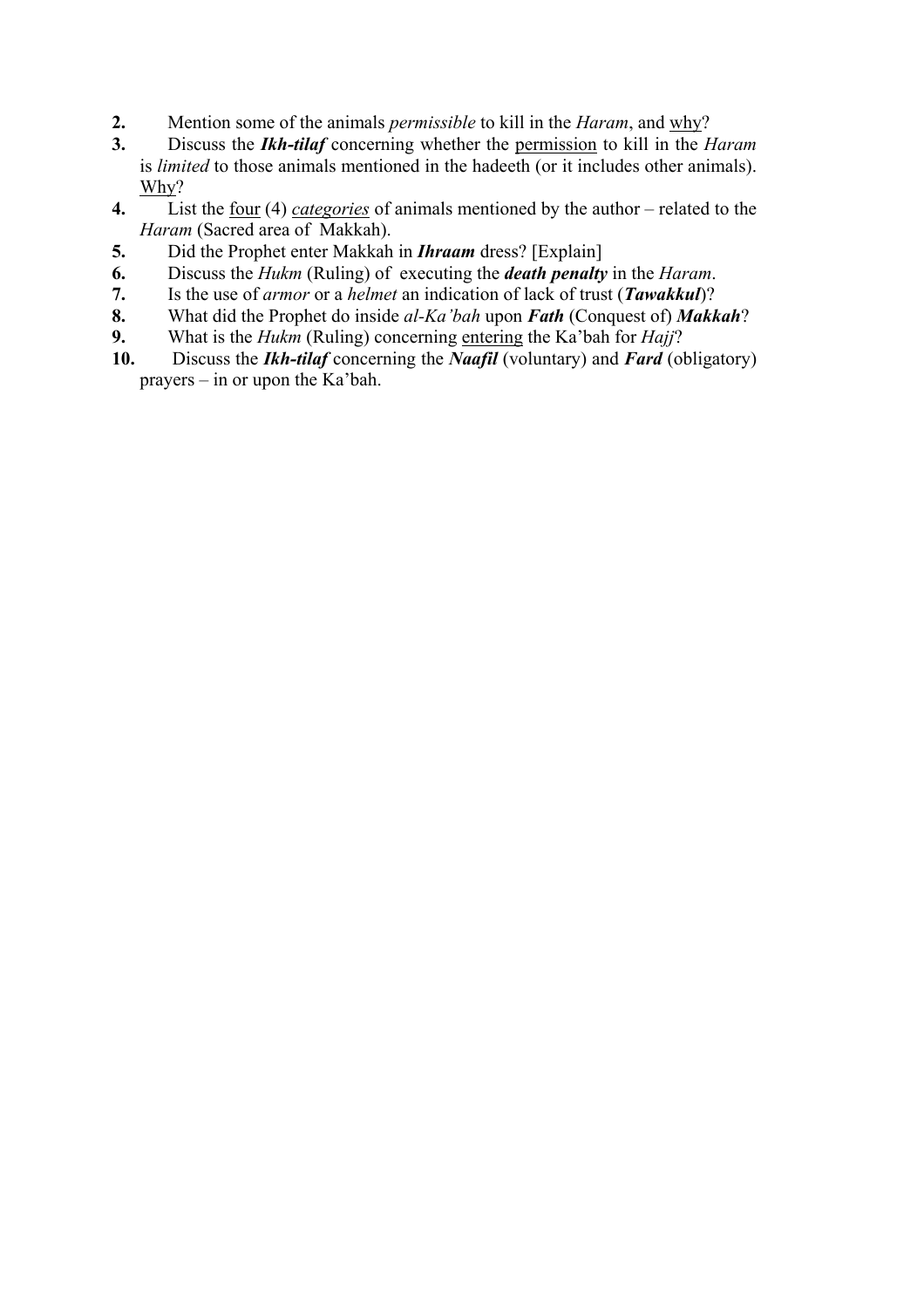### **Kitaab al-Hajj**

Lecture No. Seven

### *at-Tawaaf wa Adabu-hu***: Circumabulation (of the Ka'bah) and It's Manners**

#### **Hadeeth No. 220**

*Narrated 'Aabis bin Rabee'ah, from Umar, that he (Umar) came near the Black Stone and kissed it and said, "No doubt, I know that you are a stone and can neither harm (anyone) nor benefit anyone. Had I not seen Allah's Messenger kissing you, I would not have kissed you."* [al Bukhaaree, (Darus-Salam Edition) 2/385 No. 1597]

### **Hadeeth No. 221**

*Narrated Ibn 'Abbas: When Allah's Messenger and his companions came to Makkah, the Mushrikun (pagans) circulated the news that a group of people were coming to them and they had been weakened by the fever of Yathrib (Al-Madinah). So the Prophet ordered his companions to do Ramal in the first three rounds of Tawaaf of the Ka'bah and to walk between the two corners (the Yemenite corner and the Black Stone). The Prophet did not order them to do Ramal in all the rounds of Tawaaf - out of pity for them.* [al Bukhaaree, (Darus-Salam Edition) 2/388 No. 1602]

#### **Hadeeth No. 222**

*Narrated Saalim that his father [Abdullah ibn Umar] said: I saw Allah's Messenger arriving at Makkah; he kissed the Black Stone corner first while doing Tawaaf and did Ramal in the first three rounds of the seven rounds (of Tawaaf).*  [al Bukhaaree, (Darus-Salam Edition) 2/388 No. 1603]

#### **Hadeeth No. 223**

*Narrated Ibn 'Abbas: The Prophet performed Tawaaf of the Ka'bah riding a camel in the Farewell Pilgrimage and touched the (Black Stone) Corner with a bent-headed stick.* [al Bukhaaree, (Darus-Salam Edition) 2/390 No. 1607]

#### **Hadeeth No. 224**

*Narrated Saalim bin 'Abdullah that his father said, "I have not seen the Prophet touching except the two Yemenite Corners (i. e. the ones facing Yemen)."*  [al Bukhaaree, (Darus-Salam Edition) 2/390, No. 1609]

- 1. What wisdom is derived from the saying of Umar when kissing the Black Stone?
- 2. Explain the saying: *al-Ibaadaat (all acts of worship are) Tawqeefeeyah.*
- 3. What is the origin of the *Raml* (short quick steps) during *Tawaaf* of the Ka'bah?
- 4. When and Why is this *Raml* still performed, and is it *Sunnah* to walk between the Yamaanee and Black Stone corners?
- 5. Is it permissible for someone to be carried in the Tawaaf, instead of walking?
- 6. What does the person kiss (*taqbeel*) when passing the Black Stone? [Explain]
- 7. What should one do if he/she is unable to *kiss* the Black Stone?
- 8. Is it *recommended* to make *another Umrah* for one inside Makkah? [Explain]
- 9. Which corners of the Ka'bah should be touched, and *what* is their superiority?
- 10. Is it a rewardable act to touch/rub the religious shrines such as *Maqam Ibraheem, Rawdah* of the Prophet, or *Sakh-rah* (Rock) in Jerusalem? [Explain]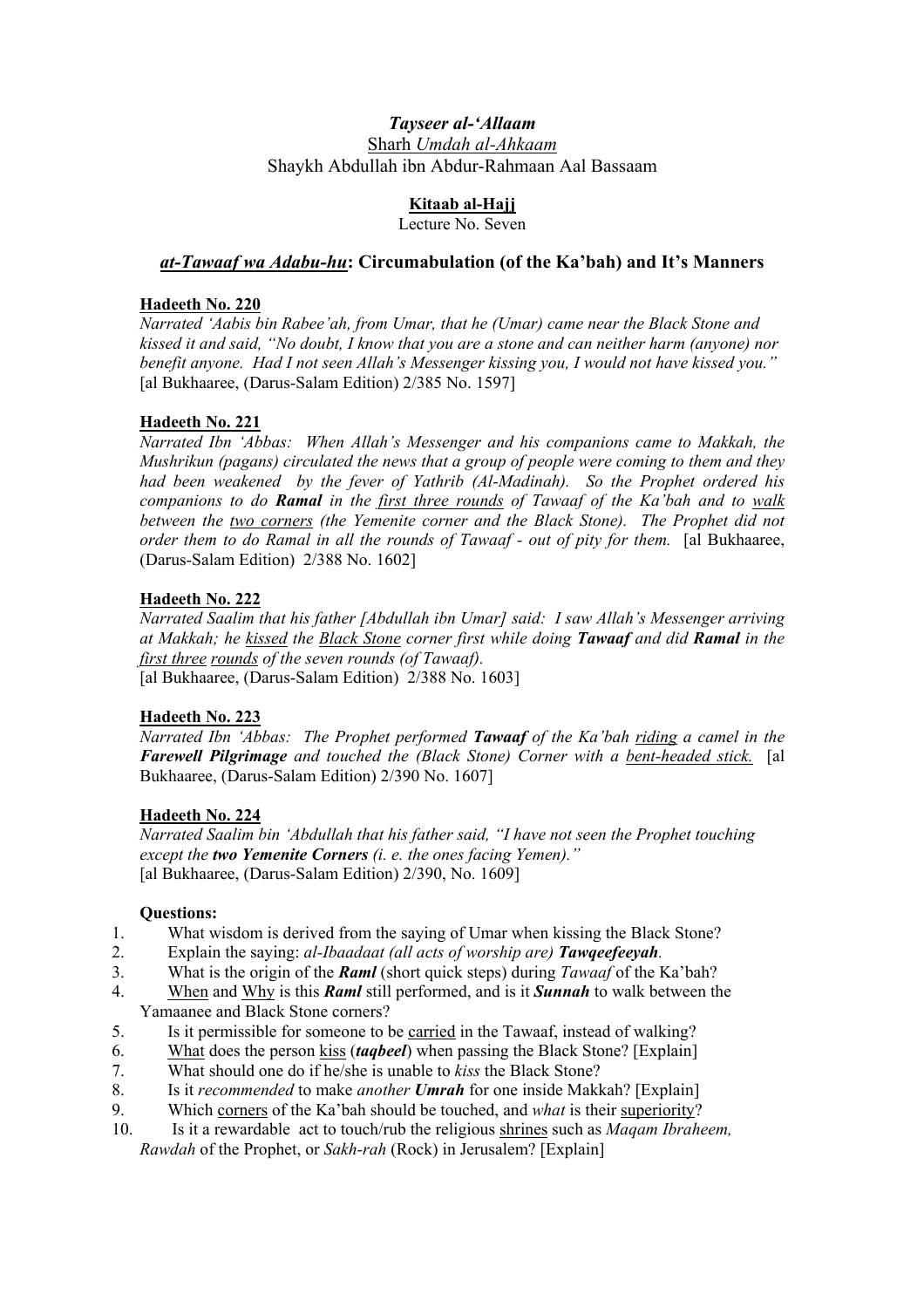# **Kitaab al-Hajj**

Lecture No. Eight

### *at-Tamattu'* **Combining Hajj and Umrah - In One Journey**

### **Hadeeth No. 225**

Narrated Abu Jamrah I asked Ibn Abbaas about *al-Mut'ah* (Joining Hajj and Umrah in the months of Hajj). He ordered me to perform it. I asked him about the *Hady* (sacrifice). He said, "You have to slaughter a camel, a cow or a sheep, or you may share the *Hady* [camel or cow] with [seven] others." It seemed that some people disliked it (*al-Mut'ah*). I slept and **dreamt** as if a person was announcing: "*Hajj Mabroor* (Successful Hajj) and *Mut'ah Mutaqabbalah* (Acceptable Joining of Hajj and Umrah in one journey)." I went to Ibn Abbaas and narrated it to him. He said, "*Allahu Akbar*! (That was) the *Sunnah* (tradition) of Abu Al-Qaasim (i.e. the Prophet)." [Saheeh Al-Bukhari 2/427, No. 1688]

## **Hadeeth No. 226**

Narrated Hafsah I said, "O Allah's Apostle! What is the matter with the people, they have finished their *Ihraam* but you have not?" He said, "I matted my hair and I have garlanded (decorated) my Hadi, so I will not finish my Ihraam until I have sacrificed (my Hady) [on the  $10^{th}$  of Dhu-l-Hijjah]." [Saheeh Al-Bukhari 2/369, No. 1566]

## **Hadeeth No. 227**

Narrated Imran ibn Husain *Aayatu-l-Mut'ah* [the Verse (2:196) of at-Tamattu' joining Hajj and Umrah in one journey] was revealed in Allah's Book, so we performed it with Allah's Apostle, and nothing was revealed in Qur'an to make it illegal, nor did the Prophet prohibit it until he died. But one [who prohibited it] just expressed his opinion (ijtihaad). [Saheeh Al-Bukhari 6/47, No. 4518]

### In the Narration of Muslim

Imraan ibn Hussain said: *Aayatu-l-Mut'ati* (the verse of *Tamattu'* in *Hajj* – 2:196) was revealed in the Book of Allah; and the Messenger of Allah commanded us to perform it; and then no verse was revealed abrogating *Aayatu Mut'ati-l-Hajj* (at-*Tamattu'* in *Hajj*), nor did the Messenger of Allah forbid it until he died. A person said – after that – whatever he willed based upon his opinion (Ijtihaad) [prohibiting the joining of Hajj and Umrah in one journey].

[Saheeh Muslim 2/623, No. 2830]

- **1.** Mention the three types of Hajj.
- **2.** Define Hajj at-Tamattu'.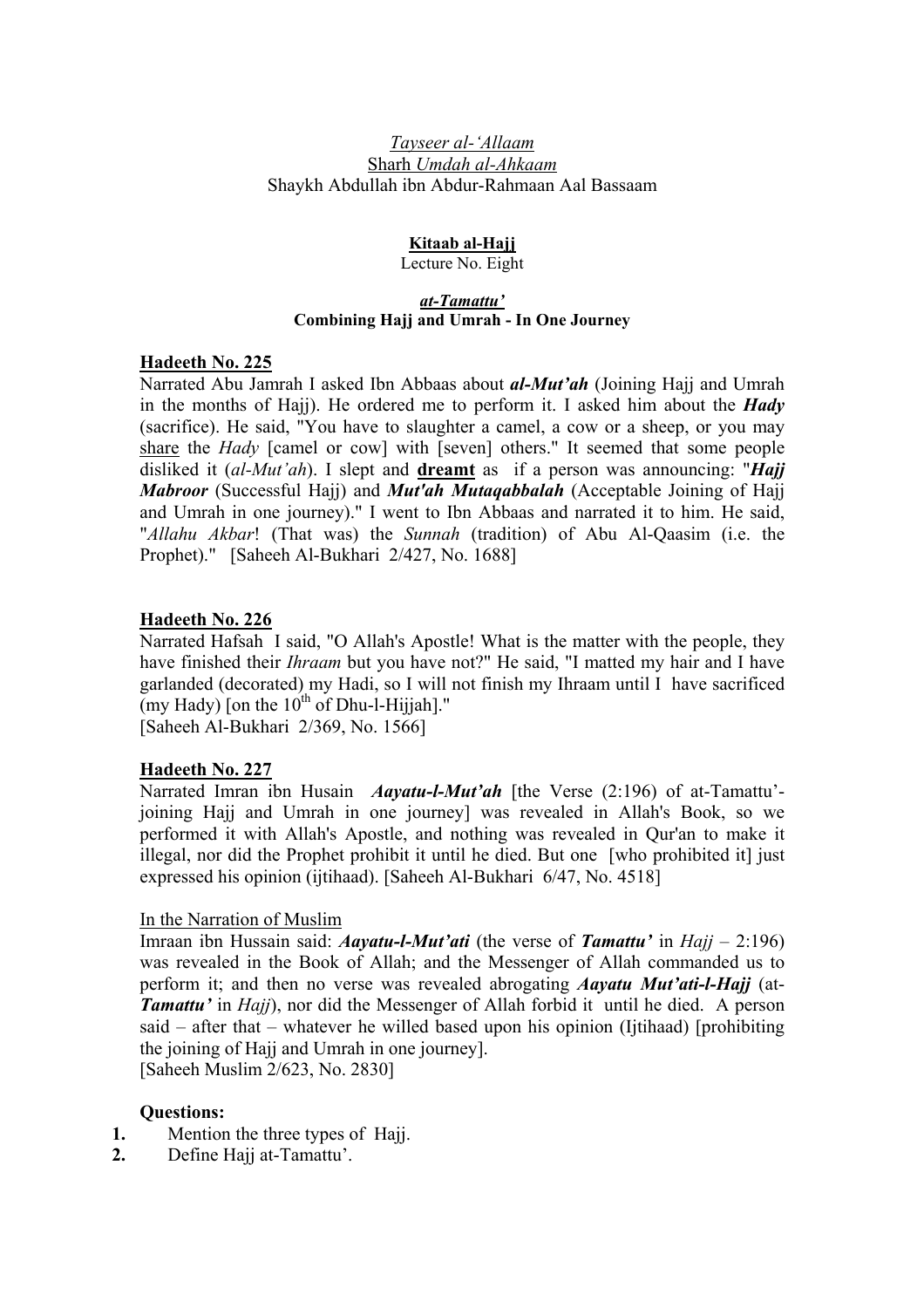- **3.** What is the *Hady* (sacrifice) required of the one joining Hajj and Umrah in one journey?
- **4.** Explain the statement: *Allahu Akbar! (That was) the Sunnah of Abu Al-Qaasim.*
- **5.** Why was Ibn Abbaas so pleased with the good dream *Ru'yaa Saalihah* of Abu Jamrah?
- **6.** What prevented the Prophet from finishing his *Ihram* after Umrah, as he ordered the people to do?
- **7.** Which type of Hajj does the Hadeeth of Hafsah indicate the Prophet performed? Explain.
- **8.** Mention an evidence from one of the three sources for *at-Tamattu'* in Hajj.
- **9.** How is the Hadeeth of Imran ibn Husain a proof for *an-Naskh* (abrogation) in the *Sharee'ah*?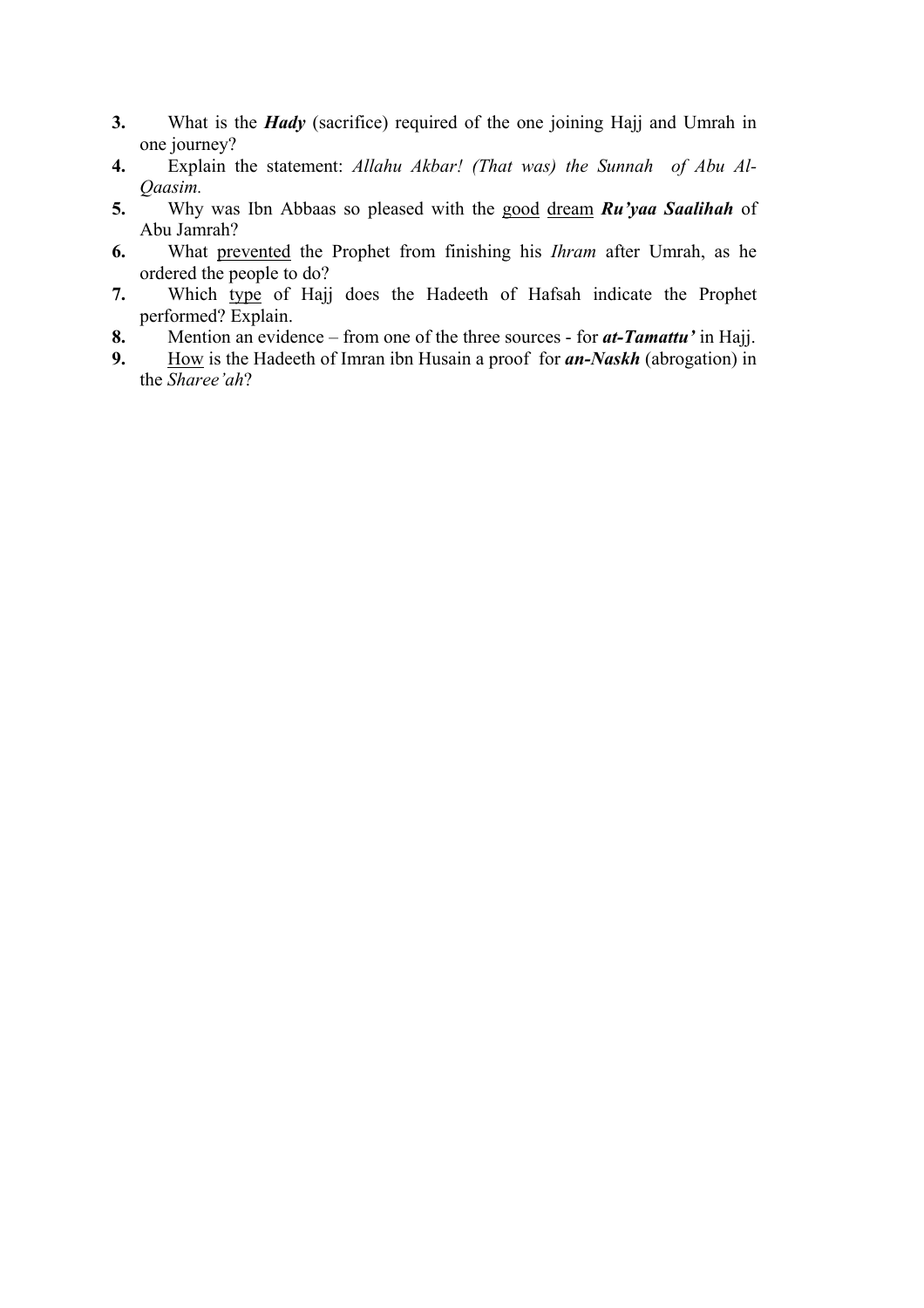#### **Kitaab al-Hajj** Lecture No. Nine

#### *at-Tamattu'* con't **Combining Hajj and Umrah - In One Journey**

#### **Hadeeth No. 228**

Narrated Ibn Umar During the last Hajj (Hajj-al-Wada') of Allah's Apostle he performed 'Umra and Hajj. He drove a Hadi along with him from Dhul-Hulaifa. Allah's Apostle started by assuming Ihram for 'Umra and Hajj. And the people, too, performed the 'Umra and Hajj along with the Prophet. Some of them brought the Hadi and drove it along with them, while the others did not. So, when the Prophet arrived at Mecca, he said to the people, "Whoever among you has driven the Hadi, should not finish his Ihram till he completes his Hajj. And whoever among you has not (driven) the Hadi with him, should perform Tawaf of the Ka'ba and the Tawaf between Safa and Marwa, then cut short his hair and finish his Ihram, and should later assume Ihram for Hajj; but he must offer a Hadi (sacrifice); and if anyone cannot afford a Hadi, he should fast for three days during the Hajj and seven days when he returns home." The Prophet performed Tawaf of the Ka'ba on his arrival (at Mecca); he touched the (Black Stone) corner first of all and then did Ramal (fast walking with moving of the shoulders) during the first three rounds round the Ka'ba, and during the last four rounds he walked. After finishing Tawaf of the Ka'ba, he offered a two Rakat prayer at Maqam Ibrahim, and after finishing the prayer he went to Safa and Marwa and performed seven rounds of Tawaf between them and did not do any deed forbidden because of Ihram, till he finished all the ceremonies of his Hajj and sacrificed his Hadi on the day of Nahr (10th day of Dhul-Hijja). He then hastened onwards (to Mecca) and performed Tawaf of the Ka'ba and then everything that was forbidden because of Ihram became permissible. Those who took and drove the Hadi with them did the same as Allah's Apostle did. [Saheeh Al-Bukhari 2/429, No. 1691]

#### **Questions:**

- **1.** Discuss the **three** opinions concerning which type of *Hajj* the Prophet performed.
- **2.** Discuss the **four** opinions concerning which type of *Hajj* is preferrable.
- **3.** What is the obligation for the *Qaarin* or *Mutamatti'* who cannot sacrifice a *Hady*?
- **4.** Discuss the three possible times when the *3 Days of Fasting In Hajj* may be done.
- **5.** Who are those whom the Prophet ordered to *change* their intentions to *Tamattu'*?
- **6.** When may the *Qaarin* come partially [*at-Tahallul al-Awwal*] out of the state of *Ihraam*?
- **7.** When may the *Qaarin* come totally [*at-Tahallul al-Kaamil*] out of the state of *Ihraam*?
- **8.** List some of the other **benefits** derived from this hadeeth.

*Tayseer al-'Allaam Sharh Umdah al-Ahkaam*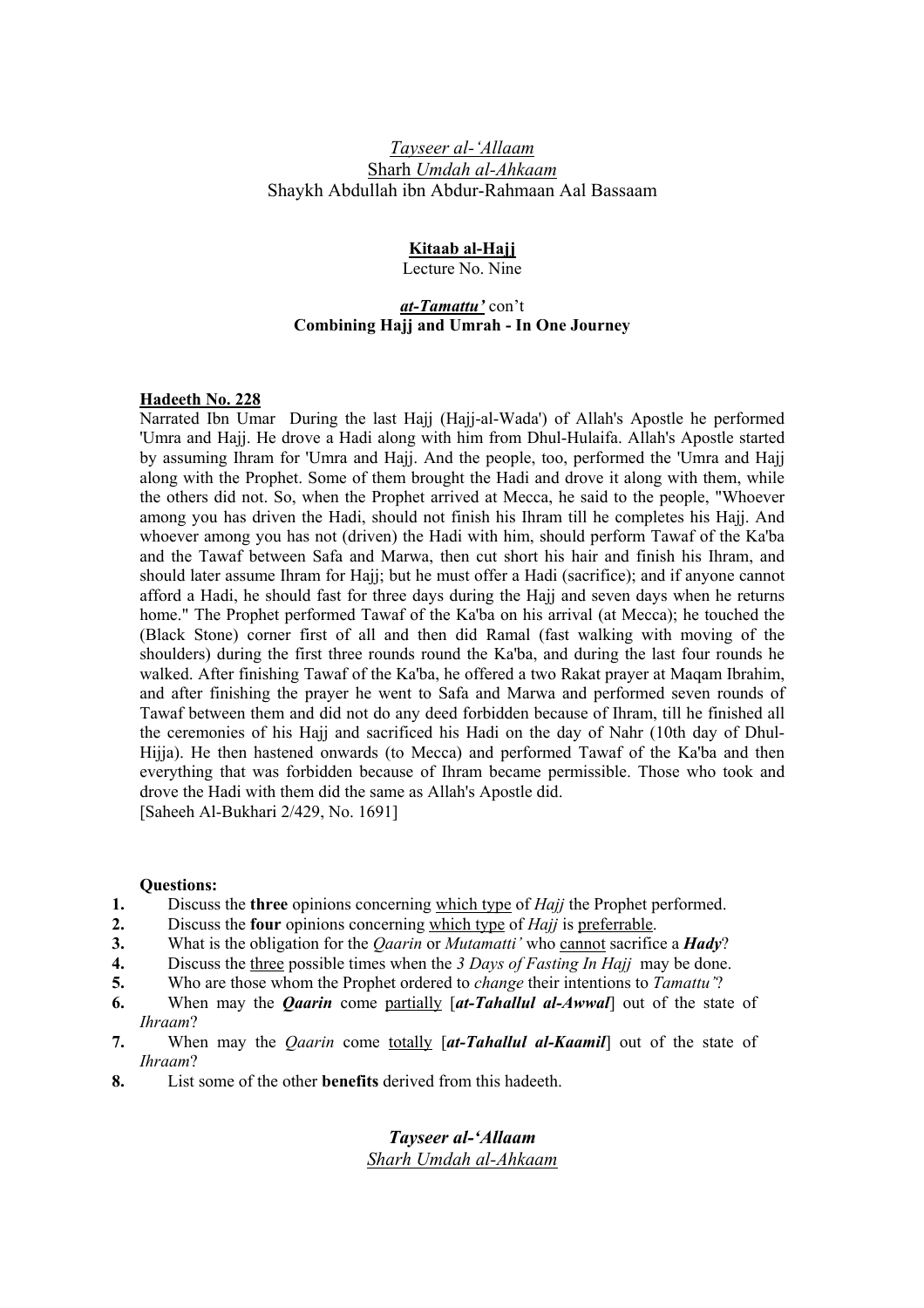Shaykh Abdullah ibn Abdur-Rahmaan Aal Bassaam

#### **Kitaab al-Hajj**

Lecture No. Ten

#### *Al-Hadyu* **Animal Meant for Sacrifice at Makkah**

#### **Hadeeth No. 230**

Narrated Aisha: I twisted the *Qalaa'id* (garlands) for the *Hadyi* (sacrificial animal) of the Prophet and then he *Ash'ara-ha* (marked it) and *Qallada-ha* (garlanded them) (or I garlanded them) and then made them proceed to the *al-Bait* (i.e. al-Ka'bah); and he remained in al-Madeenah and no permissible thing was regarded as illegal for him then . [Sahih Al-Bukhari Hadith 2/433, No. 1699]

#### **Hadeeth No. 231**

Narrated Aa'isha: Once the Prophet sent *Ghanam* (sheep) as *Hady* (an animal sent for sacrifice in Makkah). [Sahih Al-Bukhari Hadith 2/434, No. 1701]

#### **Hadeeth No. 232**

Abu Hurairah said, "The Prophet saw a man driving a Badana (sacrificial camel). The Prophet said (to him), 'Ride on it.' He replied, 'It is a Badana.' The Prophet again said, 'Ride on it!' Abu Hurairah added, 'Then I saw that man riding it, showing obedience to the Prophet, [and a shoe was (hanging) from its neck.'] " [Sahih Al-Bukhari Hadith 2/435, No. 1706]

#### In Another Narration

Allah's Messenger saw a man driving a Badana (i.e. camel for sacrifice) and said to him, "Ride on it." The man said, "O Allah's Apostle! It is a Bandana." (The Prophet repeated his order) and on the second or third time he said, "Ride it, *Waylaka* (woe to you)" [Sahih Al-Bukhari Hadith 4/26, No. 2755]

#### **Hadeeth No. 233**

Ali reported: Allah's Messenger put me in charge of his sacrificial animals, and ordered me to give their flesh, skins and saddle cloths as Sadaqa, but not to give anything to the butcher. He said: We would pay him ourselves [from our own money]. [Saheeh Muslim 2/661, No. 3019]

#### In al-Bukhaaree's Narration:

The Prophet sent me to supervise the (slaughtering of) *Budn* (Hadi camels) and to distribute their meat, skins and covering sheets in charity and not to give anything (of their bodies) to the butcher as wages for slaughtering." [Sahih Al-Bukhari Hadith 2/440, No. 1717]

#### **Hadeeth No. 234**

Narrated Ziyaad bin Jubair: I saw Ibn 'Umar passing by a man who had made his Badana sit to slaughter it. Ibn 'Umar said, "Slaughter it while it is standing with one leg tied up - as is the *Sunnah* (tradition/legal way) of Muhammad." [Sahih Al-Bukhari Hadith 2/438 No. 1713]

- **1.** What are the restrictions upon the person who sends a *Hady* for sacrifice to Makkah?
- **2.** How is the *Hady* distinguished from other animals not intended for sacrifice?
- **3.** What kind of animals are allowed to be sent for *Hady* to Makkah, and which is preferable?
- **4.** Is it permissible to benefit from the *Hady* being sent to Makkah *in any way whatsoever*?
- **5.** What part of the *Hady* is to given in Charity to the poor?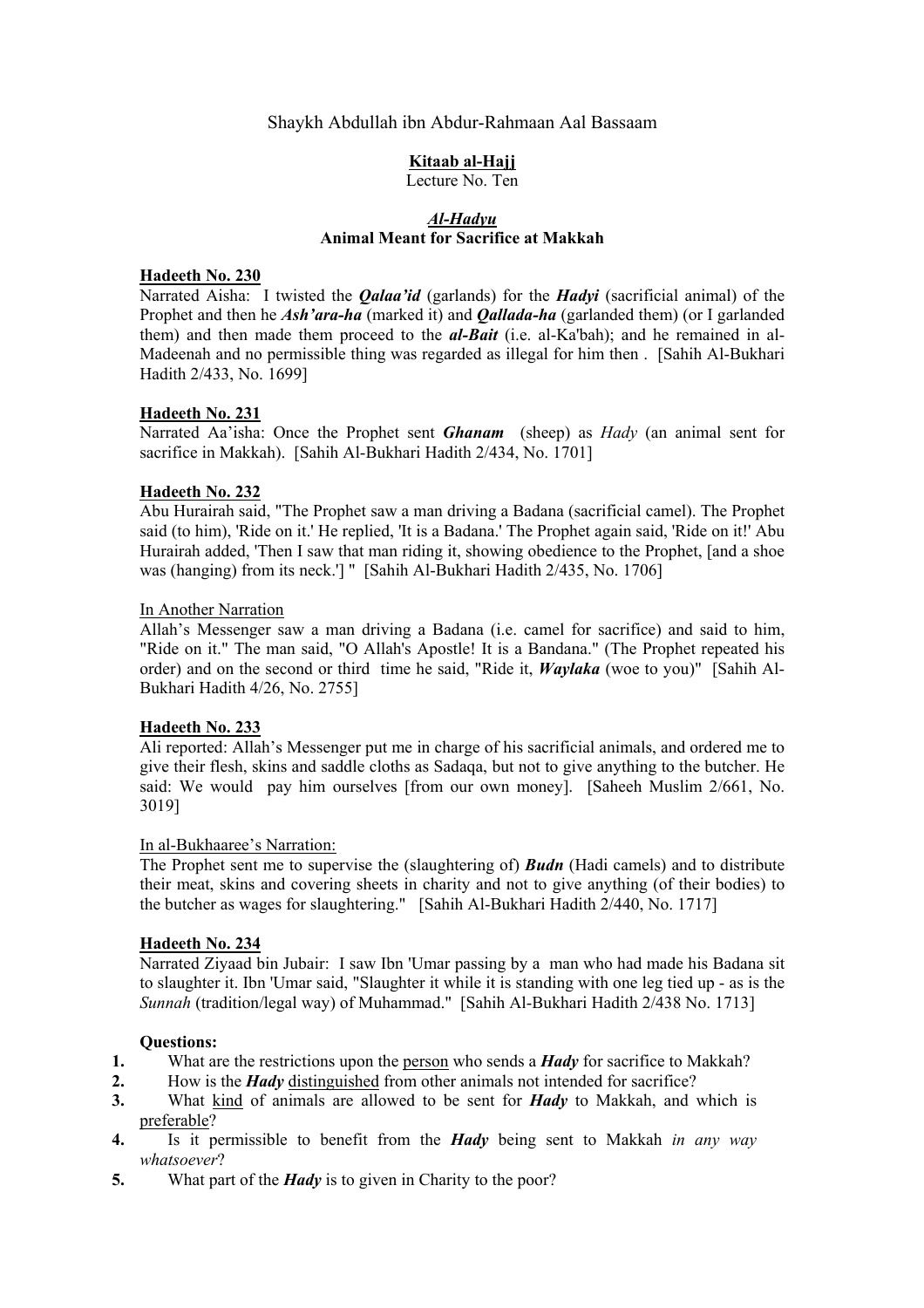- **6.** May anything be given to the butcher? Explain.
- **7.** Must every person perform the *sacrifice* for him/her self?
- **8.** Describe the manner in which the **Camel** should be sacrificed.
- **9.** List some of the other **benefits** derived from these Ahaadeeth.

#### **Kitaab al-Hajj (Part 2)**

Lecture No. Eleven

#### *Faskh al-Hajj ilaa al-Umrah* **Annulment or Transforming the Hajj into Umrah**

#### **Hadeeth No. 236**

Narrated Jaabir Ibn Abdullah;: the Prophet and his companions assumed Ihram for Hajj and none except the Prophet and Talha had the Hady (sacrificial animal) with them. Ali arrived from Yemen and had Hady with him. Ali said: I have assumed Ihram with the same (intention) as that of the Prophet. The Prophet ordered his companions to perform the Umrah with the Ihram which they had assumed, and after finishing Tawaaf (of the Ka'bah) and [Sa'y (going between Safa and Marwah)] to cut short their head-hair, and to finish their Ihram except those who had Hady with them. They (the people) said: How can we proceed to Mina (for Hajj) after having sexual relations with our wives? When that news reached the Prophet he said: *If I had formerly known what I came to know lately, I would not have brought the Hady with me. Had there been no Hady with me, I would have finished the state of Ihram.* 

Aaisha got her menses, so she performed all the ceremonies of Hajj except Tawaaf of the Ka'bah, and when she got clean (from her menses), she performed Tawaaf of the Ka'bah. She said: O Allah's Messenger! (All of you) are returning with the Hajj and Umrah, but I am returning with Hajj only. So the Prophet ordered Abdur-Rahman ibn Abu Bakr to accompany her to Tan'eem and thus she performed the Umrah after the Hajj. [Al-Bukhaaree 2/410, No. 1651]

#### **Hadeeth No. 237**

Narrated Jaabir ibn Abdullah: We came with Allah's Messenger (to Makkah) and we were saying: Labbaika Allahumman labbaik for Hajj. Allah's Messenger ordered us to perform Umrah with that Ihraam (instead of Hajj). [al-Bukhaaree 2/371, No. 1570]

#### **Hadeeth No. 238**

Narrated Ibn Abbaas:... In the morning of the 4<sup>th</sup> of Dhu-l-Hijjah, the Prophet and his companions reached Makkah, assuming Ihraam for Hajj, and he ordered his companions to make their intentions of the Ihraam for Umrah only (instead of Hajj), so they considered his order as something great (and were puzzled), and said: O Allah's Messenger! What kind (of finishing) of Ihraam is allowed? The Prophet replied: Finish the Ihraam completely like a non-Muhrim (i.e. you are allowed everything).

[al-Bukhaaree, 2/368, No. 1564]

#### One's Speed While One is Departing From 'Arafah

#### **Hadeeth No. 239**

Narrated Urwah: Usaamah was asked in my presence, How was the speed of (the camel of) Allah's Messenger while departing [from Arafah] during the *Hajjatu-l-Wadaa?* Usaamah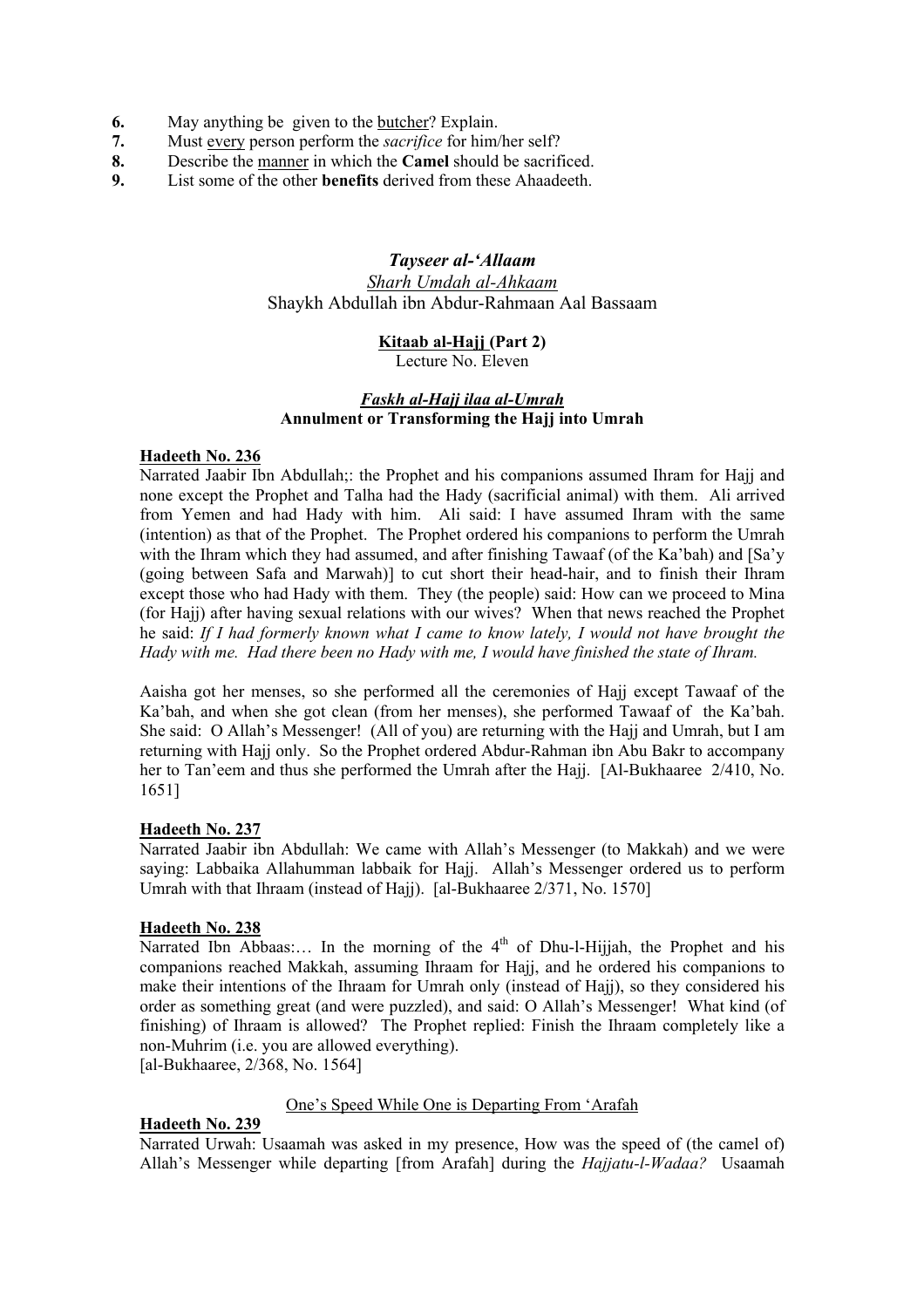replied: The Prophet proceeded on with a modest pace, and when there was enough space he would (make his camel) go a little faster. [al-Bukhaaree 2/418, No. 1666]

#### **Questions:**

- **1.** Discuss the *Fiqh* (understanding) of Alee that was indicated in the Hadeeth of Jaabir  $(#236).$
- **2.** Who were those whom the Prophet ordered to change their intentions from Hajj to Umrah? Why?
- **3.** In what situation is it allowed to use such language as "*If only such and such had happened*…"?
- **4.** Which of the rites of Hajj are allowed for the women in Ihram who has her menses?
- **5.** Is the performance of Umrah after Hajj a *Sunnah* proven by the Hadeeth of Jaabir? Explain.
- **6.** Discuss the speed of the Prophet's camel when departing from Arafah to Muzdalifah?
- **7.** Discuss the *Ikhtilaaf* concerning *Faskh* (Annulment) of Hajj for Umrah?

### *Tayseer al-'Allaam* Sharh *Umdah al-Ahkaam* Shaykh Abdullah ibn Abdur-Rahmaan Aal Bassaam

## **Kitaab al-Hajj (Part 2)**

Lecture No. Twelve

### *Al-Ghusl lil-Muhrim* Taking a Bath while in the State of Ihraam

### **Hadeeth No. 235:**

Narrated Abdullah ibn Hunain: Abdullah ibn Abbaas and al-Miswar ibn Makhrama differed at al-Abwaa'. Ibn Abbaas said that a Muhrim could wash his head; while al-Miswar maintained that he should not do so. Abdullah ibn Abbaas sent me to Abu Ayyoob al-Ansaaree and I found him bathing between the two wooden posts (of the well) and was screened with a sheet of cloth. I greeted him and he asked who I was. I replied: I am Abdullah ibn Hunain, and I have been sent to you by Ibn Abbaas to ask you how Allah's Messenger used to wash his head while in the state of Ihraam. Abu Ayyoob al-Ansaaree caught hold of the sheet of cloth and lowered it till his head appeared before me, and then told somebody to pour water on his head. He poured water on his head, and he (Abu Ayyoob) rubbed his head with his hands by bringing them from back to front and from front to back and said, I saw the Prophet doing like this. [al-Bukhaaree 3/56, No. 1840]

> *Hukm Taqdeem ar-Ramy wan-Nahr wal-Halq wal-Ifaadah…:* The Ruling Concerning Performing Some Rites Before Another

### **Hadeeth No. 240:**

Narrated Abdullah ibn Amr: Allah's Messenger stopped (for a while near the *Jimaar* at Mina) during his last Hajj and the people started asking him questions. A man said, 'Ignorantly I got my head shaved before slaughtering.' The Prophet replied: "Slaughter (now) and there is no harm in it." Another man said, 'Unknowingly I slaughtered the *Hady* before doing the *Ramy*.' The Prophet said: "Do *Ramy* now and there is no harm in it." So, on that day, when the Prophet was asked about anything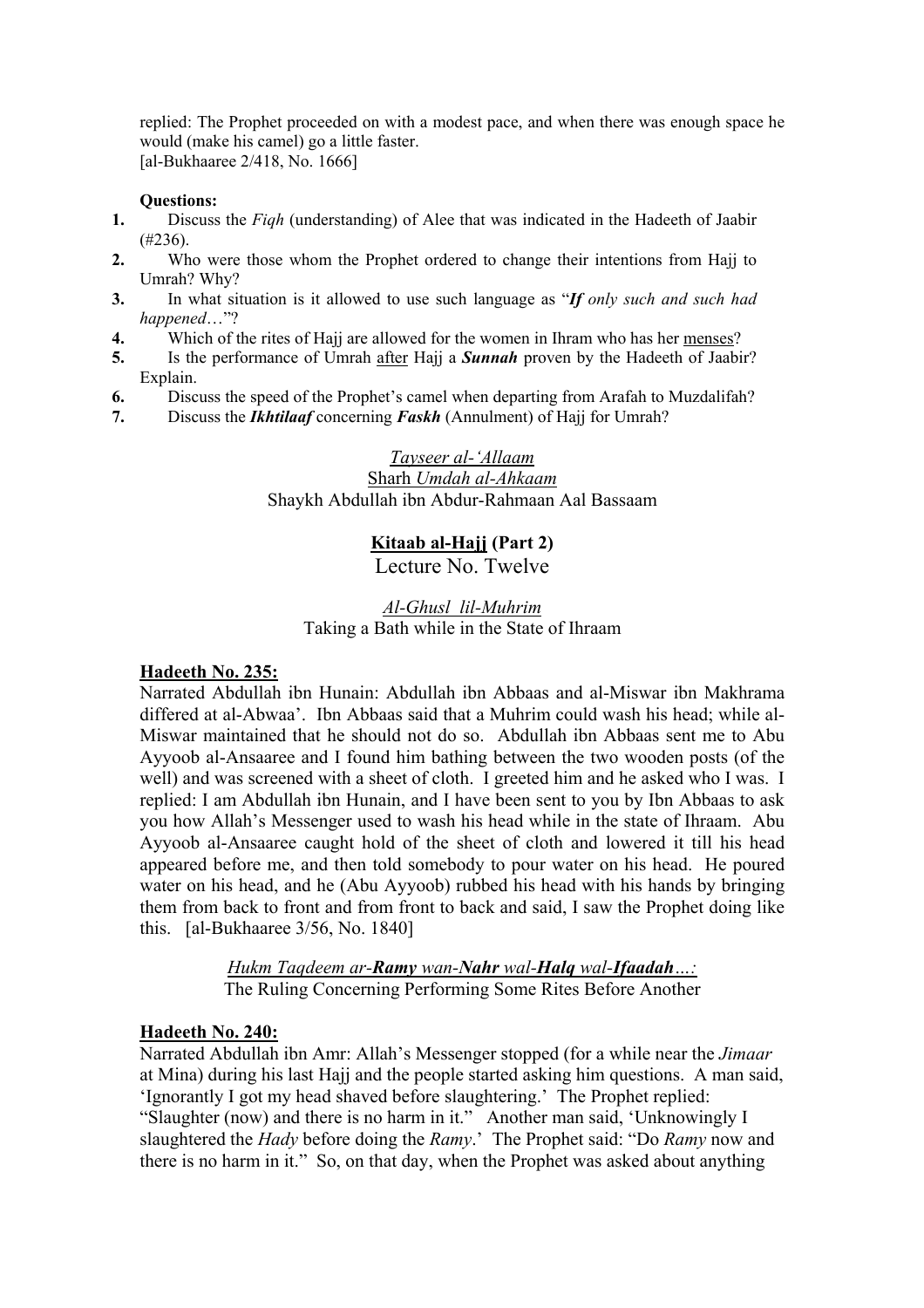(about the ceremonies of Hajj) done *before or after* (its stated time) his reply was, "*Do it (now) and there is no harm*." [al-Bukhaaree 2/448, No. 1736]

- **1.** Discuss the issue of dispute concerning the *Muhrim* and *Ghusl* (bathing).
- **2.** What is *Kabar al-Waahid,* and how does it relate to this hadeeth?
- **3.** What is the *Hukm* (Ruling) concerning the *Ghusl* for entering *Ihraam?*
- **4.** Is this ruling (Ghusl for Ihraam) applicable to the *Haa'id* (woman in menses)?
- **5.** What are the main rites (in order) to be performed on the  $10<sup>th</sup>$  of Dhul-Hijjah?
- **6.** Discuss the Ikhtilaaf (Difference) concerning whether there is *Ithm (*blame) on the one who performs the rites out of order.
- **7.** Discuss the Ikhtilaaf (Difference) concerning whether there is *Damm* (Blood sacrifice) for the one who performs the rites out of order.
- **8.** Discuss the Ikhtilaaf (Difference) concerning whether there is *Ijzaa'* (fulfillment of the obligation) for the one who performs these rites out of order.
- **9.** Mention some of the points that may be derived from the above Ahaadeeth.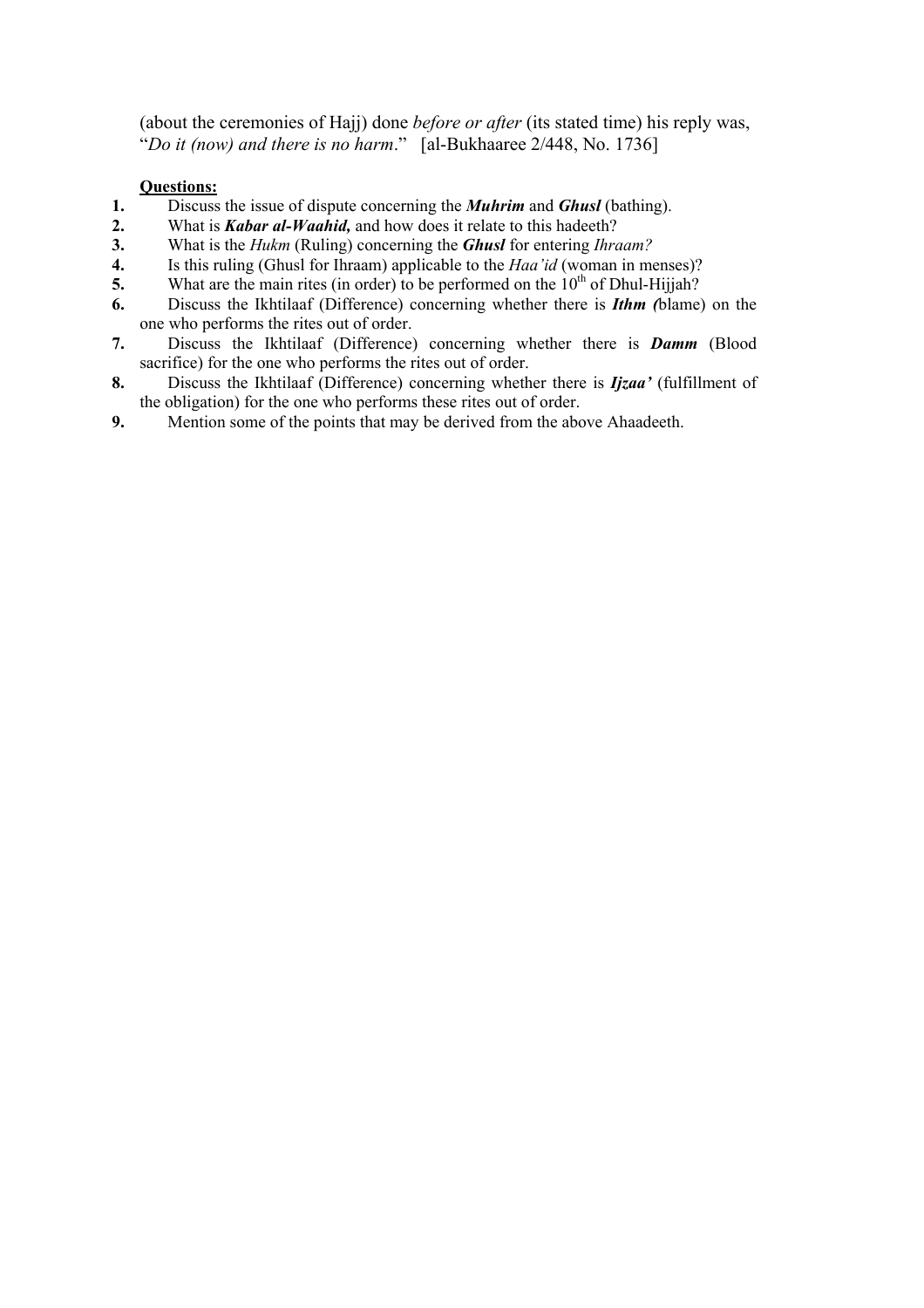## **Kitaab al-Hajj (Part 2)** Lecture No. Thirteen

*Kaifa Tarmee Jamrah al-'Aqabah*  The Manner of Stoning the Big Jamrah (Stone Pillar)

### **Hadeeth No. 241:**

Narrated Abdur-Rahman ibn Yazeed: I performed Hajj with Ibn Mas'ood and saw him doing *Ramy* of the big Jamra (*Jamrat-ul-'Aqaba*) with seven small pebbles, keeping the *Ka'bah* on his left side and *Mina* on his right. He then said: '*This is the place where the one on whom Soorah al-Baqarah was revealed (i.e. Allah's Messenger) stood.* 

## *Fadl al-Halq wa Jawaaz at-Taqseer*

The Superiority of *Shaving* and the Permissibility of *Cutting Short* (the Hair)

### **Hadeeth No. 242:**

Narrated Abdullah ibn Umar: Allah's Messenger said, 'O Allah! Be Merciful to those who have got their heads shaved.' The people said, 'O Allah's Messenger! And (invoke Allah for) those who have got their *head-hair cut short*. The Prophet said: O Allah! Be Merciful to those who have got their heads shaved.' The people said, 'O Allah's Messenger! And those who have got their *head-hair cut short*. The Prophet said (the third time), 'And to those who have got their *head-hair cut short*.'

Naafi' said that the Prophet had said *once* or *twice*, 'O Allah! Be Merciful to those who have got their head shaved,' and on the *fourth* time he added, 'And to those who have got their *head-hair cut short*.' [al-Bukhaaree 2/445, No. 1727]

- **1.** On which day is *Jamrah al-'Aqabah* singled out for stoning?
- **2.** What is the manner of *ar-Ramy* on that day, and the number of stones thrown?
- **3.** Exactly where (or how) did the Prophet stand when stoning *Jamrah al- 'Aqabah*?
- **4.** Is it proper to refer to *al-Jamaraat* as '*Big Shaytan', 'Small Shaytan'* etc.? Why?
- **5.** What is the *Hukm* (legal ruling) concerning *al-Halq* or *al-Qasr* in Hajj or Umrah?
- **6.** Which one is *Afdal* (preferable), and when is there an exception to this?
- **7.** Describe (in detail) what is meant by *al-Halq* and what is meant by *at-Taqseer*?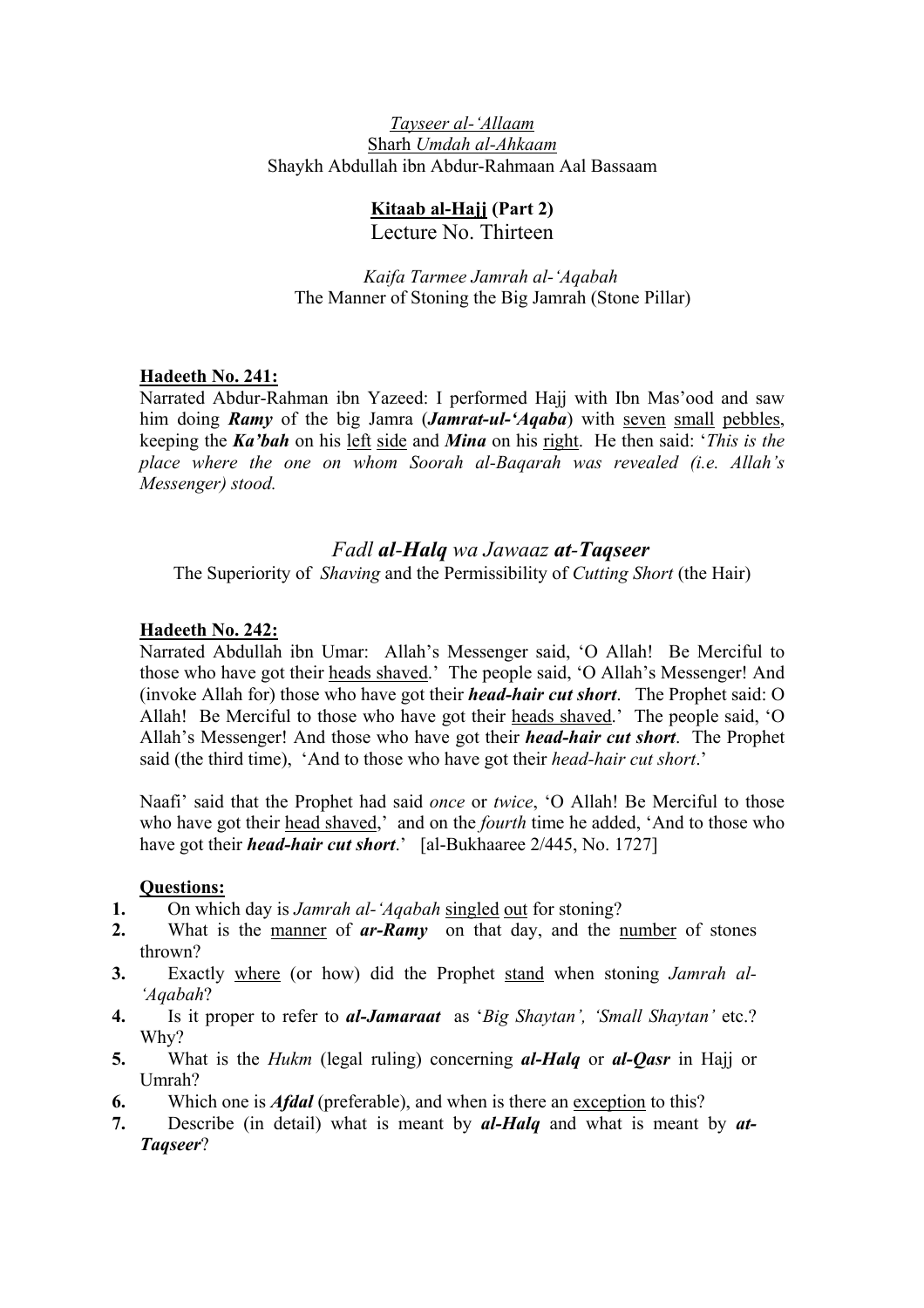**8.** Mention the argument used by the *Four Imaams* to prove that *al-Halq* & *at-Taqseer* are actually *rites of Hajj* and not merely the way to get out of Ihraam.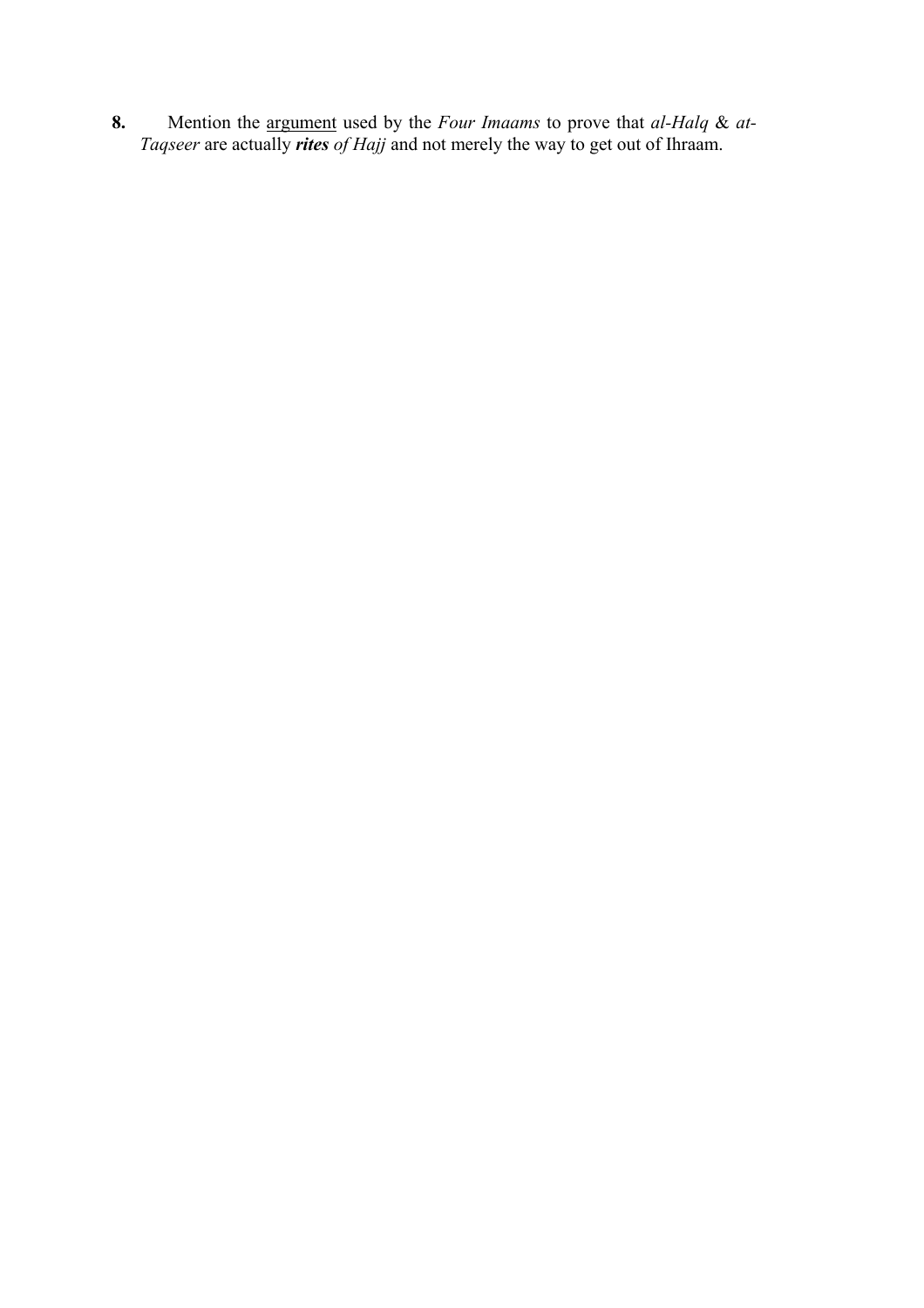# **Kitaab al-Hajj (Part 2)**

Lecture No. Thirteen (cont'd)

# *Tawaaf al-Ifaadah wal-Wadaa'*  Circumambulation On Coming Down from 'Arafah and Farewell Circumambulation

## **Hadeeth No. 243:**

Narrated Aaisha: We performed *Hajj* with the Prophet and performed *Tawaaf-al-Ifaada* on the Day of *Nahr* (slaughtering). Safiyyah got her menses and the Prophet desired from her what a husband desires from his wife. I said to him, 'O Allah's Messenger! She is having her menses.' He said: 'Is she going to detain us?' We informed him that she had performed *Tawaaf-al-Ifaadah* on the Day of *Nahr*. He said: '(Then) depart.' [al-Bukhaaree 2/447, No. 1733]

### **In Another Narration**

…The Prophet said: *'Aqraa Halqaa!* Did she perform the Tawaaf (al-Ifaadah) on the Day of Nahr (slaughtering)? Somebody replied in the affirmative. He said: 'Then depart.' [al-Bukhaaree 2/464, No. 1772]

## **Hadeeth No. 244:**

Narrated ibn Abbaas: The people were ordered to perform the Tawaaf of the Ka'bah (*Tawaaf al-Wadaa'*) as the last thing before leaving (Makkah), except the menstruating women who were exempted. [al-Bukhaaree 2/458, No. 1755]

- **1.** What is the *Hukm* (legal ruling) concerning *Tawaaf al-Ifaadah* (Tawaf of Hajj)?
- **2.** What can the women in menses do if she has not yet performed *Tawaf al*-*Ifaadah*?
- **3.** What is the *Hukm* (legal ruling) of *Tawaaf al-Wadaa'* (Farewell Tawaf) for the woman in menses?
- **4.** Is it true that *Tawaf al-Wadaa'* (Farewell Tawaf) is only performed by the person who has completed Hajj?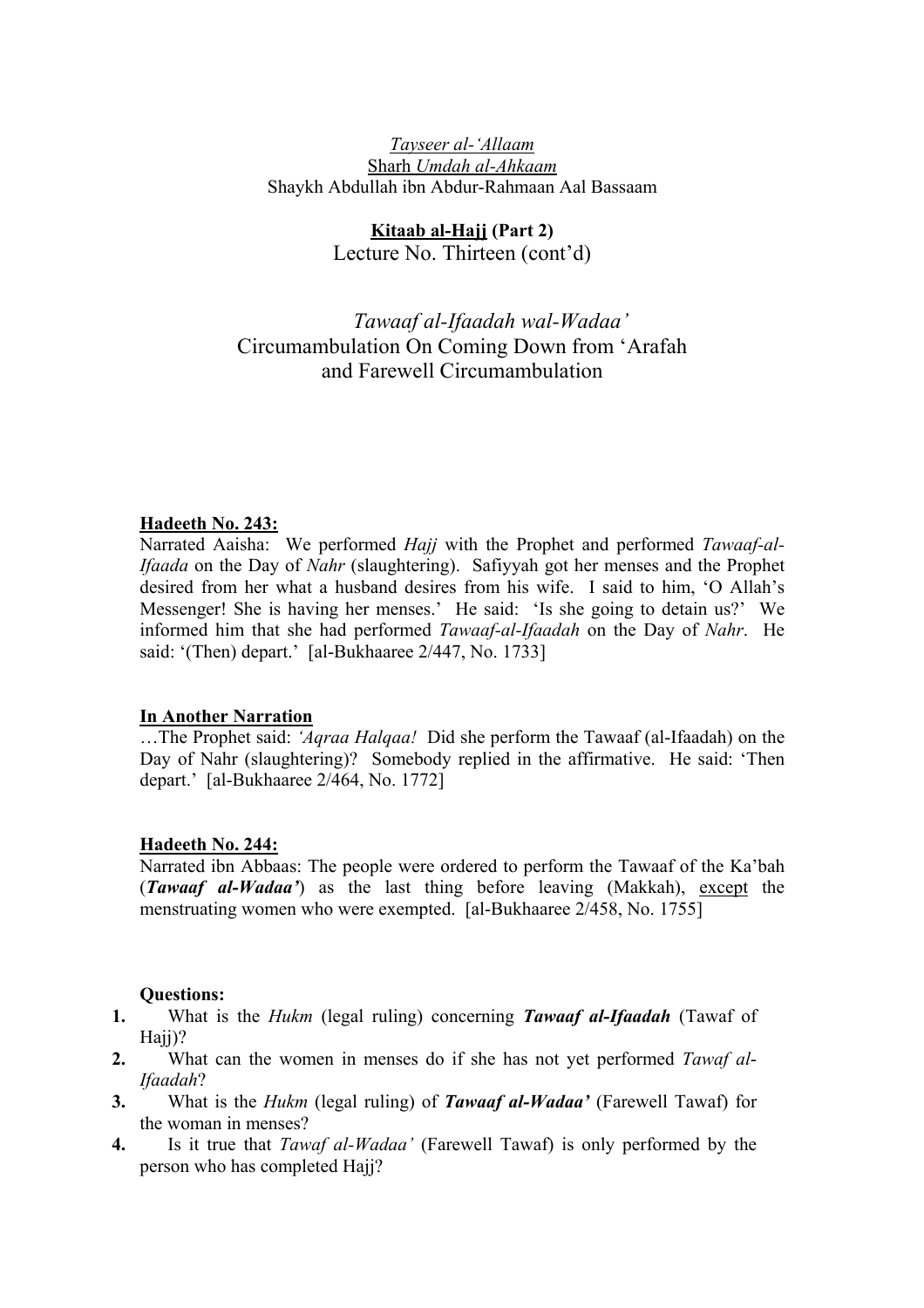**5.** Discuss the *Ikhtilaaf* (difference) about the ruling of Tawaaf al-Wadaa'.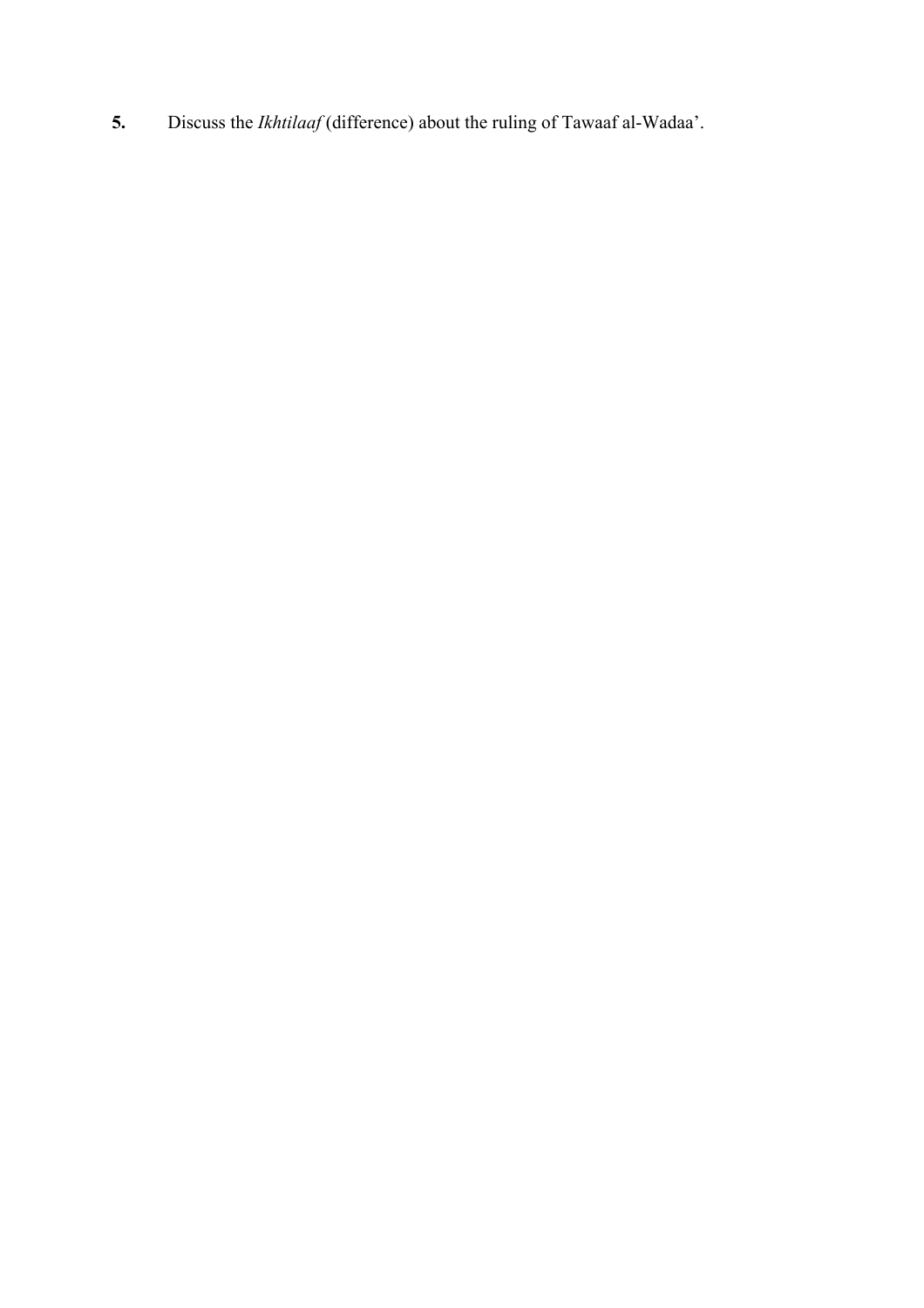## **Kitaab al-Hajj (Part 2)**

Lecture No. Fourteen

# *Wujoob al-Mabeet bi-Mina*  Obligation of Spending the Nights at Mina

## **Hadeeth No. 245:**

Narrated Ibn Umar: al-Abbaas asked permission from the Prophet to stay at Makkah during the (*layaalee Mina*) Nights of Mina in order to provide water (to the people), so the Prophet allowed him. [al-Bukhaaree 2/453, No. 1745]

# *Jam' al-Maghrib wa-l-Ishaa Fee Muzdalifah*  Combining the Sunset and Night Prayers at Muzdalifah

## **Hadeeth No. 246:**

Narrated Ibn Umar: The Prophet offered the Maghrib and Ishaa' prayers together at *Jam'* (i.e. *al-Muzdalifa*) with a separate *Iqaamah* for each of them and did not offer any optional prayer in between them or after each of them. [al-Bukhaaree 2/421, No. 1673]

- **1.** What is meant by *Layaalee Mina* [When are they]?
- **2.** Why was al-Abbaas given *Rukh-sah* (*excuse*) from spending these nights (*layaalee Mina*) in Mina?
- **3.** Might others also be *excused* in similar circumstances? [Explain]
- **4.** What is actually *required* of the pilgrim during these nights?
- **5.** Mention the *Hukm* (legal ruling) of *al-Mabeet* in Mina? [Discuss *al*-*Ikhtilaf*]
- **6.** Is there a sacrifice (*Damm*) required of the one who abandons *al-Mabeet* without an excuss (*Rukh-sah*)?
- **7.** Which place is referred to in the hadeeth of Ibn Umar as *Jam'* [and why]?
- **8.** Which place is referred to as *al-Mash'ur al-Haraam* (Sacred Monument) [why]?
- **9.** Which prayers are prayed in *Muzdalifah*? [Explain *how* they are performed]
- **10.** Describe (in detail) the *actions* of the pilgrim after performing the Ishaa Prayer, until leaving *Muzdalifah*.
- **11.** Explain the principle: *man hafiza hujjah ala man lam yahfaz* [*Whoever memorized (an evidence) is a proof against the one who has not memorized*].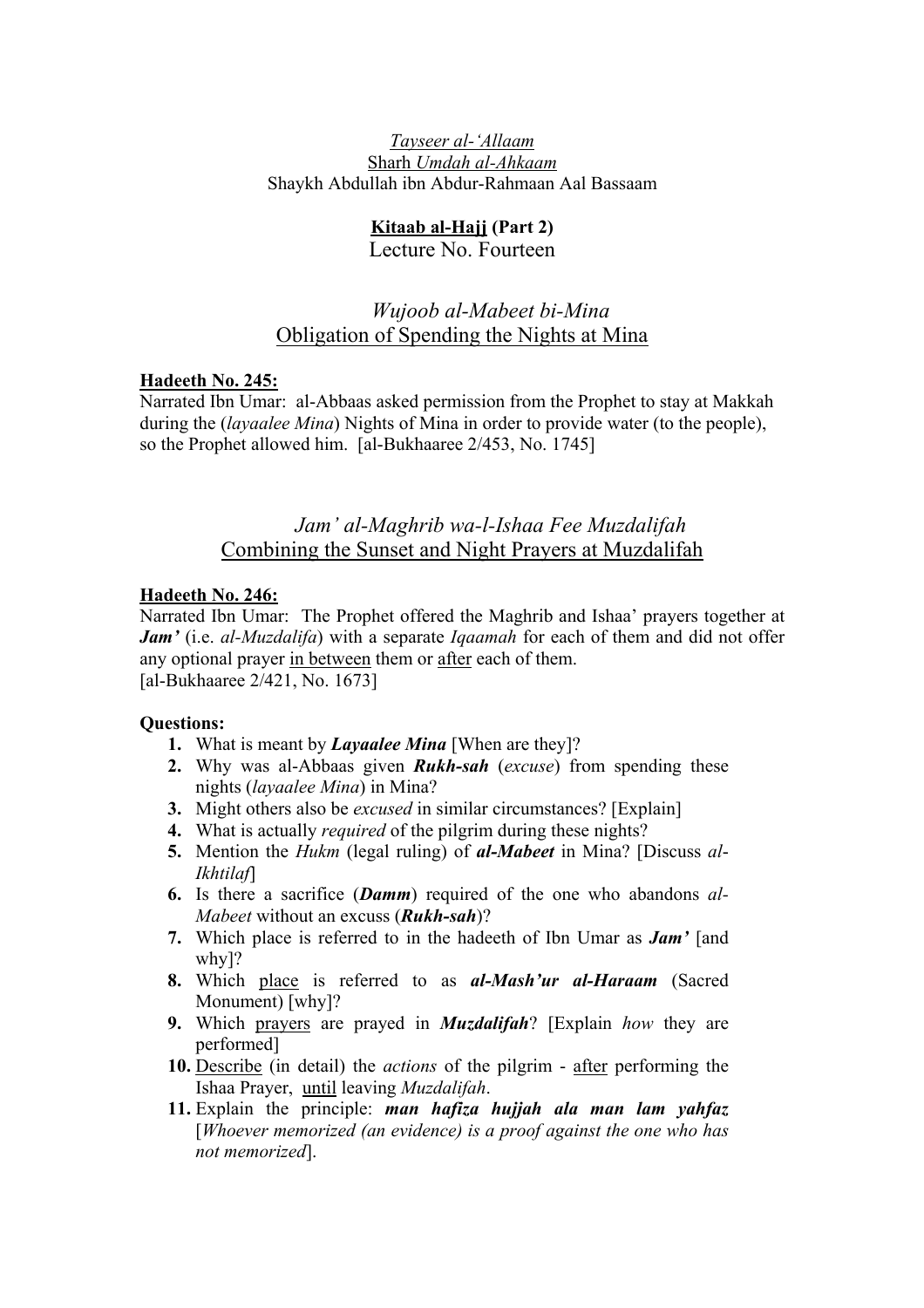- **12.** Mention the *Ikhtilaaf* about the reason for combining (prayers) at Muzdalifah
- **13.** Mention the *Ikhtilaaf* (4 opinions) about the *Adhaan* & *Iqaamah* at Muzdalifah.